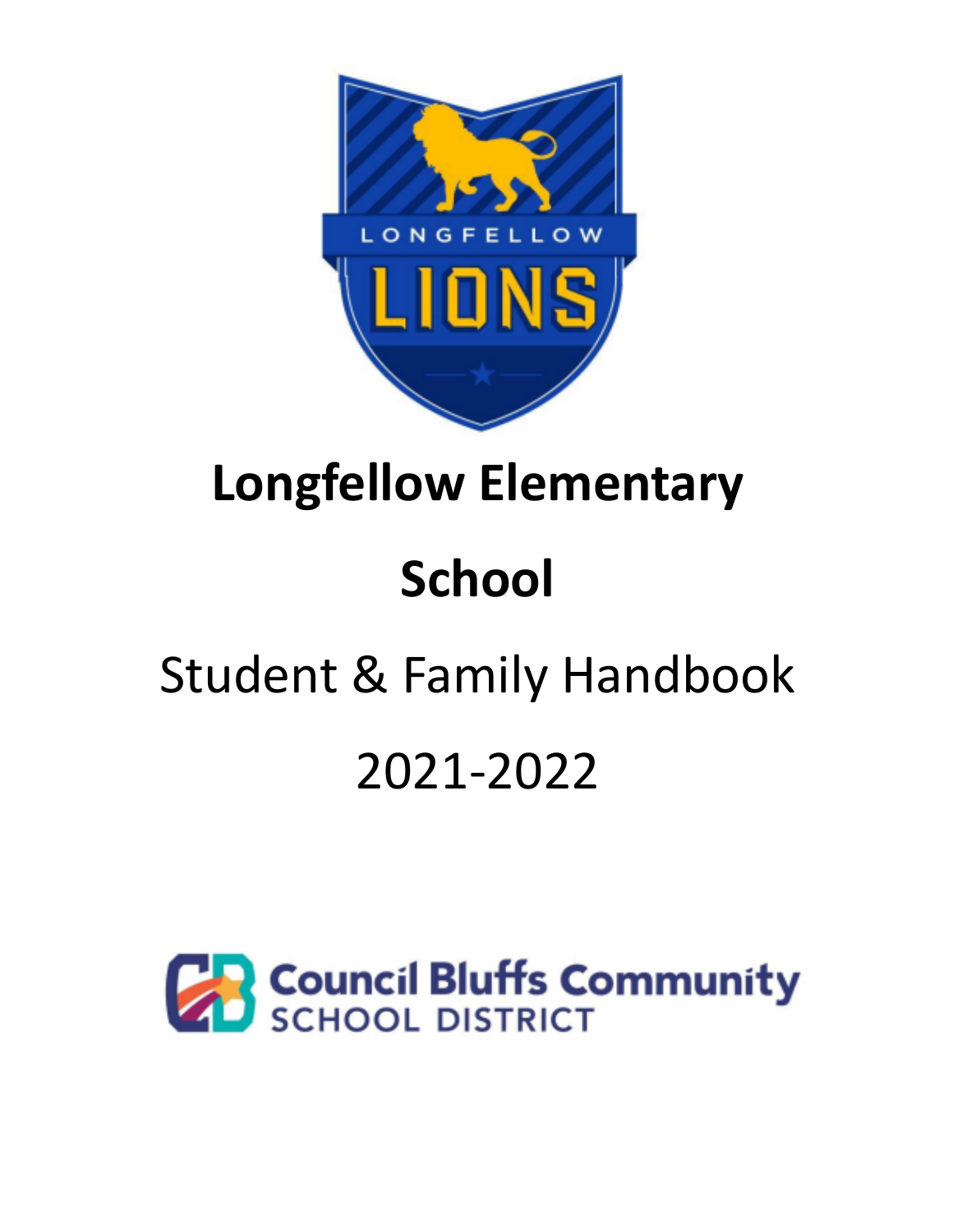#### *NON-DISCRIMINATION STATEMENT*

*It is the policy of the Council Bluffs Community School District not to illegally discriminate on the basis of race, color, age, (for employment), national origin, sex, sexual orientation, gender identity, marital status, (for programs), socioeconomic status (for programs), physical or mental disability, religion, creed, genetic information, ancestry, geographic location, citizenship, political party preference or belief, familial status or any other protected attribute, in its educational programs, activities or employment practices. There is a grievance procedure for processing complaints of discrimination. If you have questions or a grievance related to this policy, please contact the school district's Equity Coordinator, Tim Hamilton, 712-328-6423, thamilton2@cbcsd.org, 300 W. Broadway, Suite 1600, Council Bluffs, IA 51503.*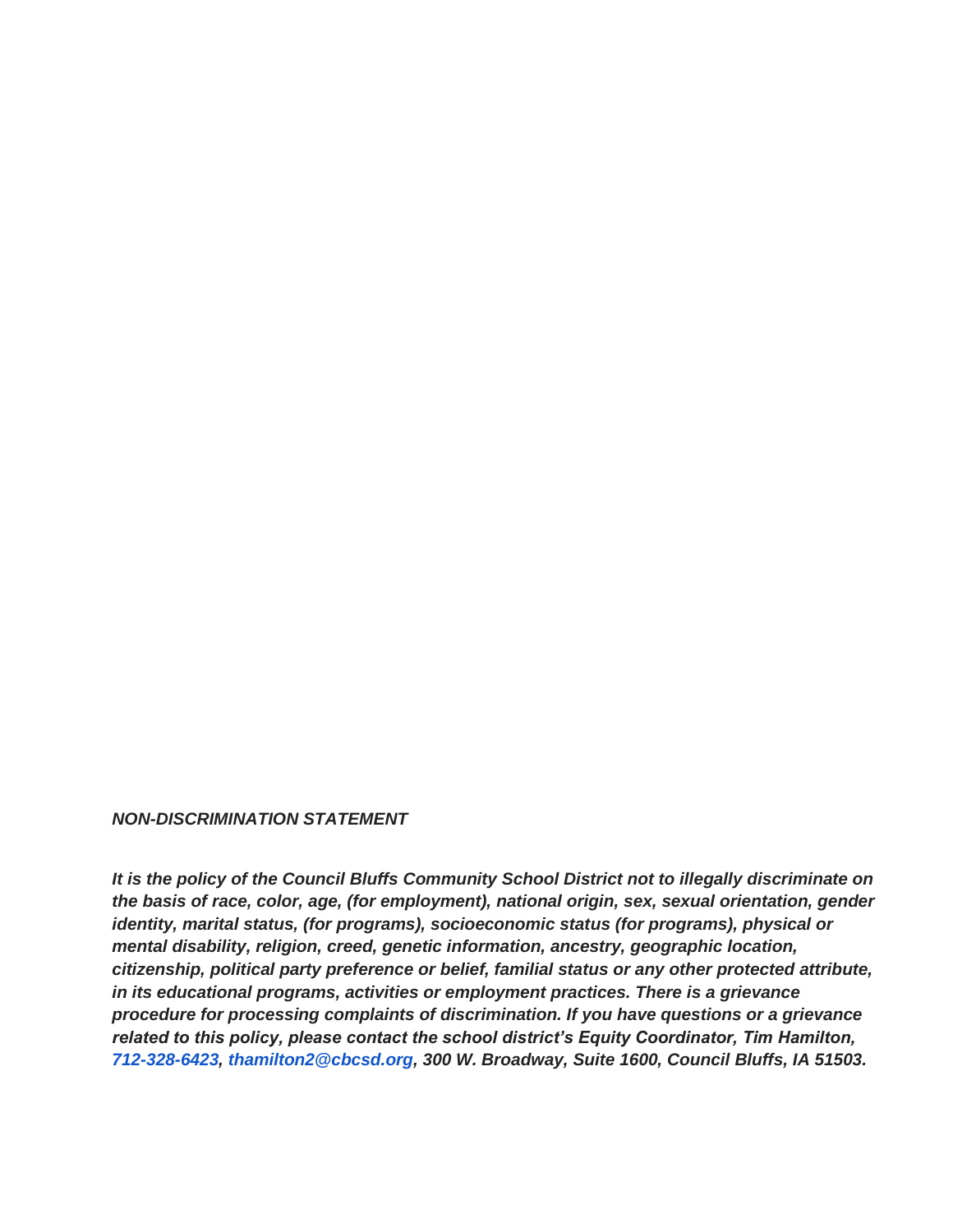# **TABLE OF CONTENTS 2021-22**

| <b>School Hours</b><br>Attendance/Absences/Tardies<br>Student Release During the School Day<br>Doctor and Dental Appointments<br><b>Staying After School</b><br><b>Enrollment Card</b><br>Weather-Related Closings<br><b>Field Trips</b>                                                                                                                |
|---------------------------------------------------------------------------------------------------------------------------------------------------------------------------------------------------------------------------------------------------------------------------------------------------------------------------------------------------------|
| School Questions and Contacting School Personnel<br><b>Customer Service</b><br><b>School Visitors</b>                                                                                                                                                                                                                                                   |
| Parent Involvement/ Parent Teacher Organization (PTO)<br>Volunteering in the Schools                                                                                                                                                                                                                                                                    |
| Gifts to Employees<br>Student Organizations, Non-Curriculum Related                                                                                                                                                                                                                                                                                     |
| $\overline{7}$<br><b>Student Responsibility/Behavior Expectations</b><br><b>Student Discipline</b><br>Vandalism<br><b>Student Dress Code</b><br>Physical Education<br>Recess<br>Lunchroom Behavior<br>Lost and Found<br>Use of School Telephones<br>Electronic Communication and Entertainment Devices<br>Personal Property at School<br>Parties/Treats |
| Party Invitations<br>. 11                                                                                                                                                                                                                                                                                                                               |
| Illness                                                                                                                                                                                                                                                                                                                                                 |
| Immunization                                                                                                                                                                                                                                                                                                                                            |
| <b>Student Medications at School</b><br>HAWK-I Insurance for Children                                                                                                                                                                                                                                                                                   |
| Homework and Academic Testing/Reporting.<br>.12<br>Parent-Teacher Conferences and Student Progress Reports<br><b>Homework Guidelines</b>                                                                                                                                                                                                                |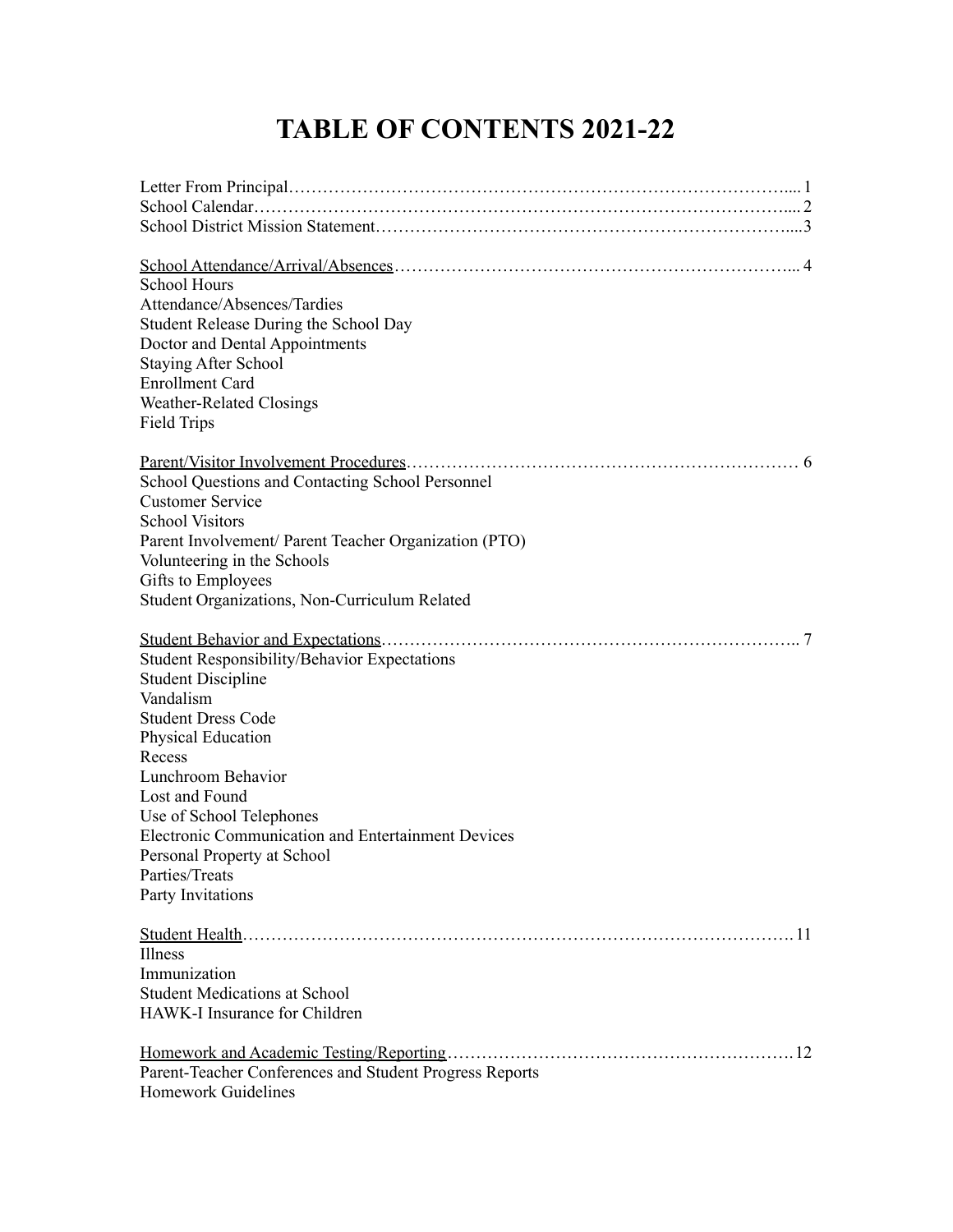| Family Night Policy                              |
|--------------------------------------------------|
| <b>Standardized Tests and Assessments (ITBS)</b> |
| <b>Inspection of Educational Materials</b>       |
| No Child Left Behind                             |
|                                                  |
| <b>Counseling Services</b>                       |
| School Library/Media Center                      |
|                                                  |
| <b>Access to Student Records</b>                 |
| <b>Student Privacy and FERPA</b>                 |
| Child Custody                                    |
| Child Abuse and Neglect                          |
| <b>Non-Discrimination Statement</b>              |
| Homeless                                         |
| Transfers                                        |
|                                                  |
| Speak Out CB                                     |
| <b>Emergency Drills</b>                          |
| <b>Emergency Communication</b>                   |
| <b>Surveillance Cameras</b>                      |
| Access to Building During the School Day         |
|                                                  |
| <b>Fees for Material</b>                         |
| <b>Breakfast and Lunch</b>                       |
| <b>Lunch Account Refunds</b>                     |
|                                                  |
| Tobacco-Free Environment                         |
| Use of School Facilities                         |
|                                                  |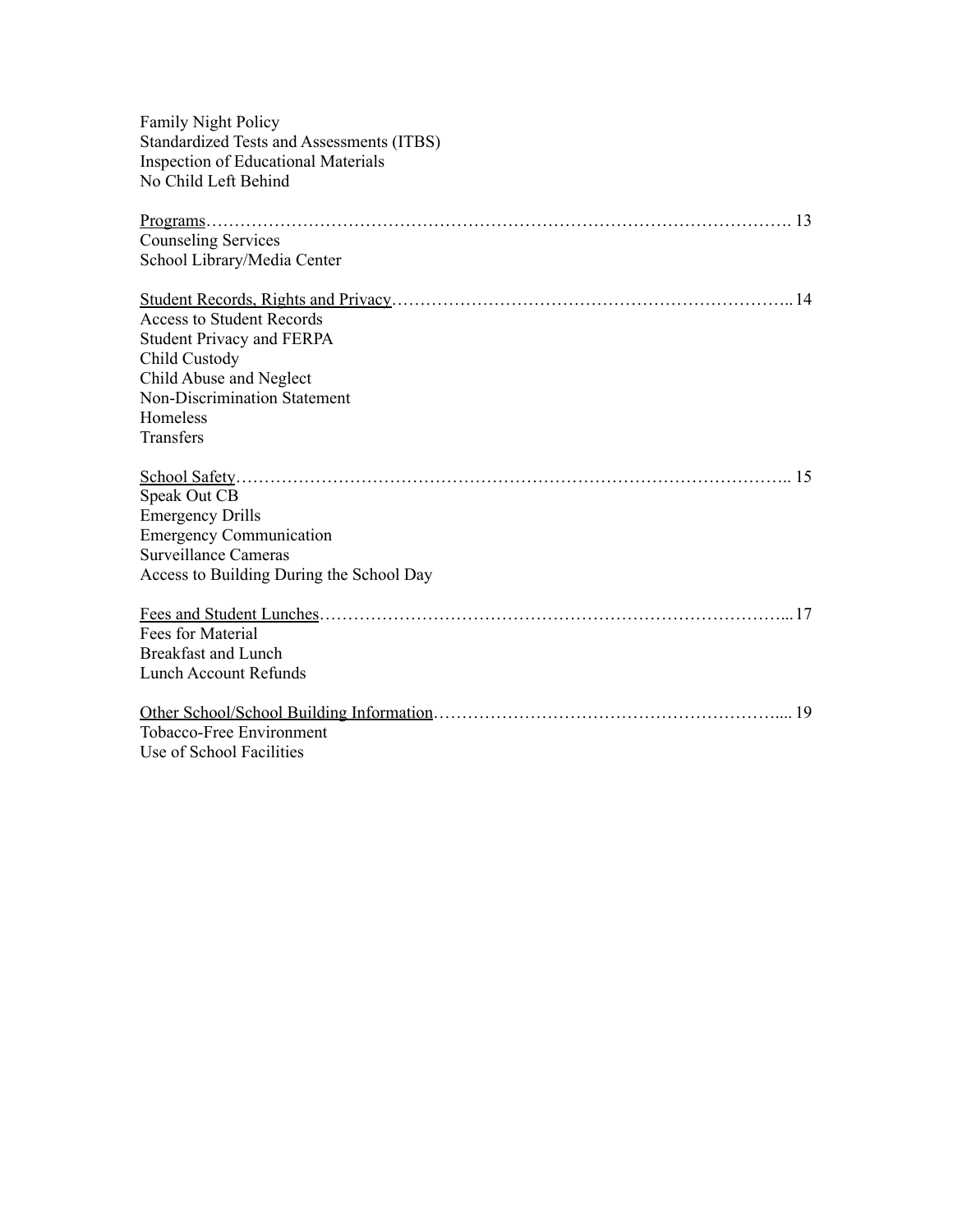August 2021

Dear Longfellow Elementary Students and Families,:

On behalf of the staff at Longfellow Elementary, I would like to take this opportunity to welcome you to a new school year. I am Brittany Hettrick, and will serve as the Principal this upcoming school year, along with Lynette Petersen as the School Administrative Manager. We are very excited to get to know the students and families as we focus on our goals of raising daily attendance and student achievement. We feel truly blessed to join the community and have the generational family commitment to supporting students.

Longfellow has an extensive history of family and community support. Community partners such as our Booster Club, Food Bank for the Heartland, and other various community organizations, are some of the reasons we are honored to serve here. As stated in our district motto, "Together, we Achieve more", and we humbly ask for your continued support in this worthy mission of impacting the lives of our students. Your input and involvement in the school are extremely important at all levels.

While we continue the great pride of the Southend, we thank you in advance for reviewing the student handbook policies and procedures that will help guide us during the upcoming year. The policies and procedures have been developed to provide a safe and purposeful learning environment for all members of our school community.

We look forward to meeting and assisting you, as we work together as a team to provide the highest quality experience possible for all children and families.

Once again, thank you for giving us the opportunity to work with your family during this school year. Please feel free to call or stop by our office with any questions. Office Hours: Monday-Friday 8:00am-4:00pm 712-328-6522

Best Regards,

Jolene Nicholls Administrative Assistant [jnicholls@cbcsd.org](mailto:jhansen@cbcsd.org)

Brittany Hettrick Lynette Petersen Longfellow Principal School Administrative Manager [bhettrick@cbcsd.org](mailto:bhettrick@cbcsd.org) [lpetersen@cbcsd.org](mailto:lpetersen@cbcsd.org)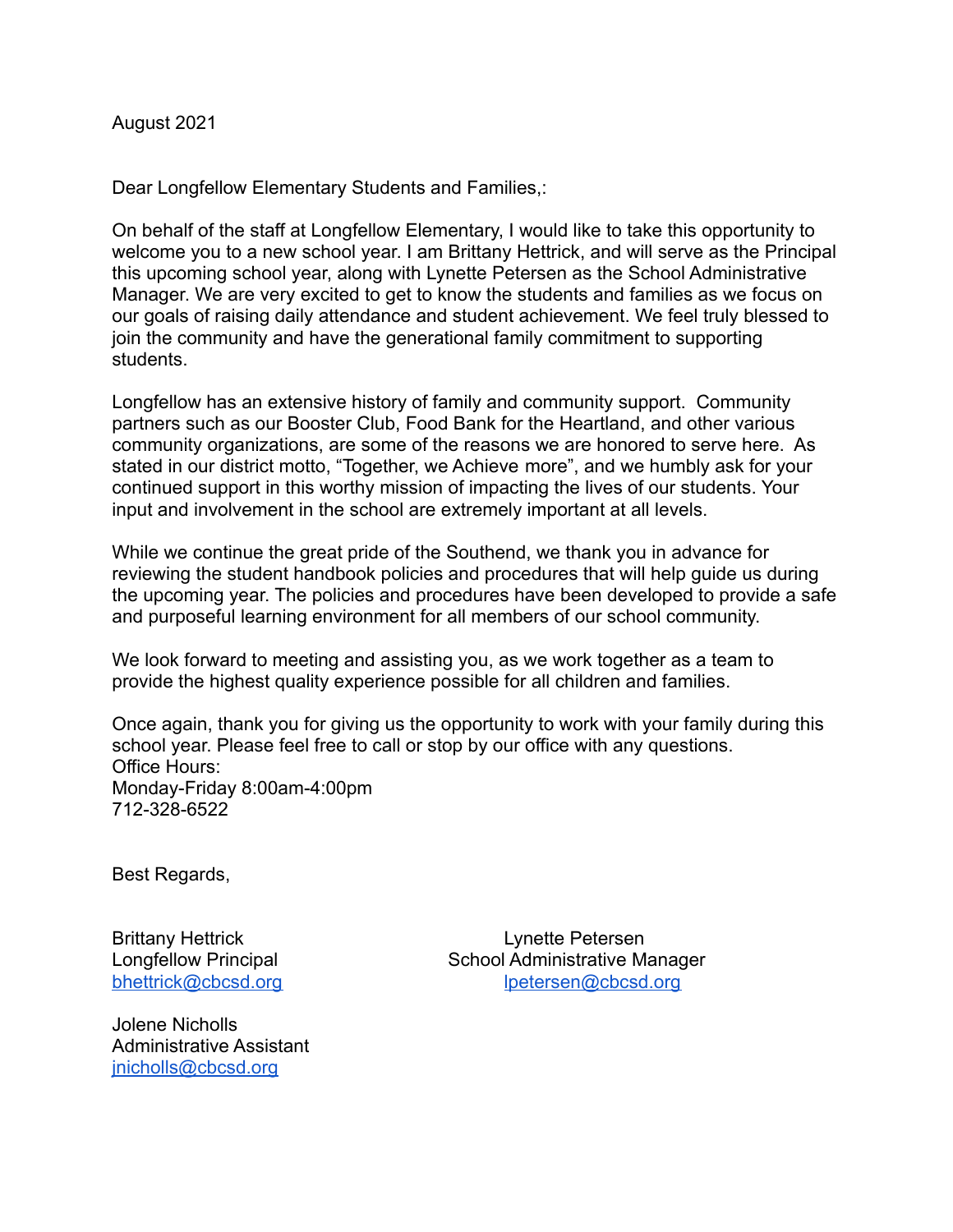# **School Calendar 2021-2022**

| <b>July 2021</b> | M               | т              | W  | Τ            | F              | January 2022  | м              | Т            | W              | Τ       | F      | <b>IMPORTANT DATES</b>                                                           |
|------------------|-----------------|----------------|----|--------------|----------------|---------------|----------------|--------------|----------------|---------|--------|----------------------------------------------------------------------------------|
|                  |                 |                |    | 1            | $\overline{2}$ |               | 3              | 4            | 5              | 6       | 7      | July<br>5 District Closed to observe Indendence Day                              |
|                  | 5               | 6              | 7  | 8            | 9              |               | 10             | 11           | 12             | 13      | 14     | August<br>18-20 Teacher Work Days/Staff Development                              |
|                  | 12              | 13             | 14 | 15           | 16             |               | 17             | 18           | 19             | 20      | 21     | 23 First Day of School / Begin Semester 1                                        |
|                  | 19              | 20             | 21 | 22           | 23             |               | 24             | 25           | 26             | 27      | 28     | September<br>6 Labor Day Holiday                                                 |
|                  | 26              | 27             | 28 | 29           | 30             | 19/99         | 31             |              |                |         |        | October<br>22 End Quarter 1 - Teacher Trade Day/Student Vacation                 |
|                  |                 |                |    |              |                |               |                |              |                |         |        | November<br>24-26 Thanksgiving Vacation                                          |
|                  |                 |                |    |              |                |               |                |              |                |         |        | December 20 - January 3 Winter Vacation                                          |
| August 2021      | M               | Τ              | W  |              | F              | February 2022 | м              | Т            | vv             |         | F      | 14 End of Semester 1 (89 days)<br>January                                        |
|                  | $\overline{2}$  | 3              | 4  | 5            | 6              |               |                | 1            | $\overline{2}$ | 3       | 4      | 17 Teacher Staff Development/Work Day - No School                                |
|                  | 9               | 10             | 11 | 12           | 13             |               | 7              | 8            | 9              | 10      | 11     | 18 Begin Semester 2                                                              |
|                  | 16              | 17             | 18 | 19           | 20             |               | 14             | 15           | 16             | 17      | 18     | February<br>21 Presidents' Day - Vacation                                        |
|                  | 23              | 24             | 25 | 26           | 27             |               | 21             | 22           | 23             | 24      | 25     | March<br>17 End Quarter 3 - Teacher Trade Day/Student Vacation                   |
| 7/7              | 30              | 31             |    |              |                | 19/118        | 28             |              |                |         |        | 18 No School                                                                     |
|                  |                 |                |    |              |                |               |                |              |                |         |        | 15-18 Spring Vacation<br>April                                                   |
|                  |                 |                |    |              |                |               |                |              |                |         |        | May<br>20 Senior Last Day                                                        |
| September 2021   | м               | т              | W  | J.           | F              | March 2022    | м              | Т            | w              | Τ       | F      | 20-21 Graduation - Class of 2022                                                 |
|                  |                 |                | 1  | 2            | 3              |               |                | 1            | $\overline{2}$ | 3       | 4      | 27 Last Day of School/End Semester 2 (89 days)                                   |
|                  | $6\phantom{1}6$ | 7              | 8  | 9            | 10             |               | 7              | 8            | 9              | 10      | 11     | 30 Memorial Day- District Closed                                                 |
|                  | 13              | 14             | 15 | 16           | 17             |               | 14             | 15           | 16             | 17      | 18     | 31 Teacher Staff Development/Work Day                                            |
|                  | 20              | 21             | 22 | 23           | 24             |               | 21             | 22           | 23             | 24      | 25     |                                                                                  |
| 21/28            | 27              | 28             | 29 | 30           |                | 21/139        | 28             | 29           | 30             | 31      |        |                                                                                  |
|                  |                 |                |    |              |                |               |                |              |                |         |        | Semester 1                                                                       |
|                  |                 |                |    |              |                |               |                |              |                |         |        | 89 Days<br>1 Parent-Teacher Conference Day                                       |
| October 2021     | M               | т              | W  | т            | F              | April 2022    | M              | т            | W              | Т       | F      | Semester 2                                                                       |
|                  |                 |                |    |              | 1              |               |                |              |                |         | 1      | 89 Days                                                                          |
|                  | 4               | 5              | 6  | 7            | 8              |               | 4              | 5            | 6              | 7       | 8      | 1 Parent-Teacher Conference Day                                                  |
|                  | 11              | 12             | 13 | 14           | 15             |               | 11             | 12           | 13             | 14      | 15     | Total 180 Days 1101.50 hours (+21.50 hours; 3.35 days)                           |
|                  | 18              | 19             | 20 | 21           | 22             |               | 18             | 19           | 20             | 21      | 22     |                                                                                  |
| 20/48            | 25              | 26             | 27 | 28           | 29             | 19/158        | 25             | 26           | 27             | 28      | 29     | Note: Parent Conferences will be planned at building level.                      |
|                  |                 |                |    |              |                |               |                |              |                |         |        | Additional days will be added at the end of second semester, as necessary, for   |
|                  |                 |                |    |              |                |               |                |              |                |         |        | snow day make-up days.                                                           |
| November 2021    | M               | Τ              | w  | $\mathbf{I}$ | F              | May 2022      | M              | $\mathbf{I}$ | w              | Τ       | F      | All tentatively scheduled work and staff development days are subject to further |
|                  | 1               | $\overline{2}$ | 3  | 4            | 5              |               | $\overline{2}$ | 3            | 4              | 5       | 6      | review.                                                                          |
|                  | 8               | 9              | 10 | 11           | 12             |               | 9              | 10           | 11             | 12      | 13     |                                                                                  |
|                  | 15              | 16             | 17 | 18           | 19             |               | 16             | 17           | 18             | 19      | 20     |                                                                                  |
|                  | 22              | 23             | 24 | 25           | 26             |               | 23             | 24           | 25             | 26      | 27     |                                                                                  |
| 19/67            | 29              | 30             |    |              |                | 20/178        | 30             | 31           |                |         |        |                                                                                  |
|                  |                 |                |    |              |                |               |                |              |                |         |        |                                                                                  |
| December 2021    | M               | Τ              | w  |              |                | June 2022 M   |                | Τ            | w              |         |        |                                                                                  |
|                  |                 |                |    | Ι.<br>2      | F<br>3         |               |                |              |                | Ι.<br>2 | F<br>3 |                                                                                  |
|                  |                 |                |    |              |                |               |                |              |                |         |        |                                                                                  |
|                  | 6               | 7              | 8  | 9            | 10             |               | 6              | 7            | 8              | 9       | 10     |                                                                                  |
|                  | 13              | 14             | 15 | 16           | 17             |               | 13             | 14           | 15             | 16      | 17     | <b>Council Bluffs</b>                                                            |
|                  | 20              | 21             | 22 | 23           | 24             |               | 20             | 21           | 22             | 23      | 24     |                                                                                  |
| 13/80            | 27              | 28             |    | 29 30        | 31             |               | 27             | 28           | 29             | 30      |        | Community                                                                        |
|                  |                 |                |    |              |                |               |                |              |                |         |        | <b>SCHOOL DISTRICT</b>                                                           |
|                  |                 |                |    |              |                |               |                |              |                |         |        |                                                                                  |

| <b>Teacher Trade Day &amp; Student Vacation</b>     | <b>District Closed</b>                |
|-----------------------------------------------------|---------------------------------------|
| <b>Staff Devel./Work Day &amp; Student Vacation</b> | <b>Beginning of Semester</b>          |
| <b>School Vacation</b>                              | End of Semester                       |
|                                                     | <b>Last Day of School for Seniors</b> |

| IMPORTANT DATES |                       |                                                       |  |  |  |  |
|-----------------|-----------------------|-------------------------------------------------------|--|--|--|--|
| July            |                       | 5 District Closed to observe Indendence Day           |  |  |  |  |
| August          |                       | 18-20 Teacher Work Days/Staff Development             |  |  |  |  |
|                 |                       | 23 First Day of School / Begin Semester 1             |  |  |  |  |
| September       |                       | 6 Labor Day Holiday                                   |  |  |  |  |
| October         |                       | 22 End Quarter 1 - Teacher Trade Day/Student Vacation |  |  |  |  |
| November        |                       | 24-26 Thanksgiving Vacation                           |  |  |  |  |
|                 |                       | December 20 - January 3 Winter Vacation               |  |  |  |  |
| January         |                       | 14 End of Semester 1 (89 days)                        |  |  |  |  |
|                 |                       | 17 Teacher Staff Development/Work Day - No School     |  |  |  |  |
|                 |                       | 18 Begin Semester 2                                   |  |  |  |  |
| February        |                       | 21 Presidents' Day - Vacation                         |  |  |  |  |
| March           |                       | 17 End Quarter 3 - Teacher Trade Day/Student Vacation |  |  |  |  |
|                 |                       | 18 No School                                          |  |  |  |  |
| April           |                       | 15-18 Spring Vacation                                 |  |  |  |  |
| May             |                       | 20 Senior Last Day                                    |  |  |  |  |
|                 |                       | 20-21 Graduation - Class of 2022                      |  |  |  |  |
|                 |                       | 27 Last Day of School/End Semester 2 (89 days)        |  |  |  |  |
|                 |                       | 30 Memorial Day- District Closed                      |  |  |  |  |
|                 |                       | 31 Teacher Staff Development/Work Day                 |  |  |  |  |
|                 |                       |                                                       |  |  |  |  |
|                 |                       |                                                       |  |  |  |  |
|                 | Semester 1<br>89 Days | 1 Parent-Teacher Conference Day                       |  |  |  |  |



**Teacher Trade Day & Student Vacation District Closed** Approved November 26, 2019 Updated February 23, 2021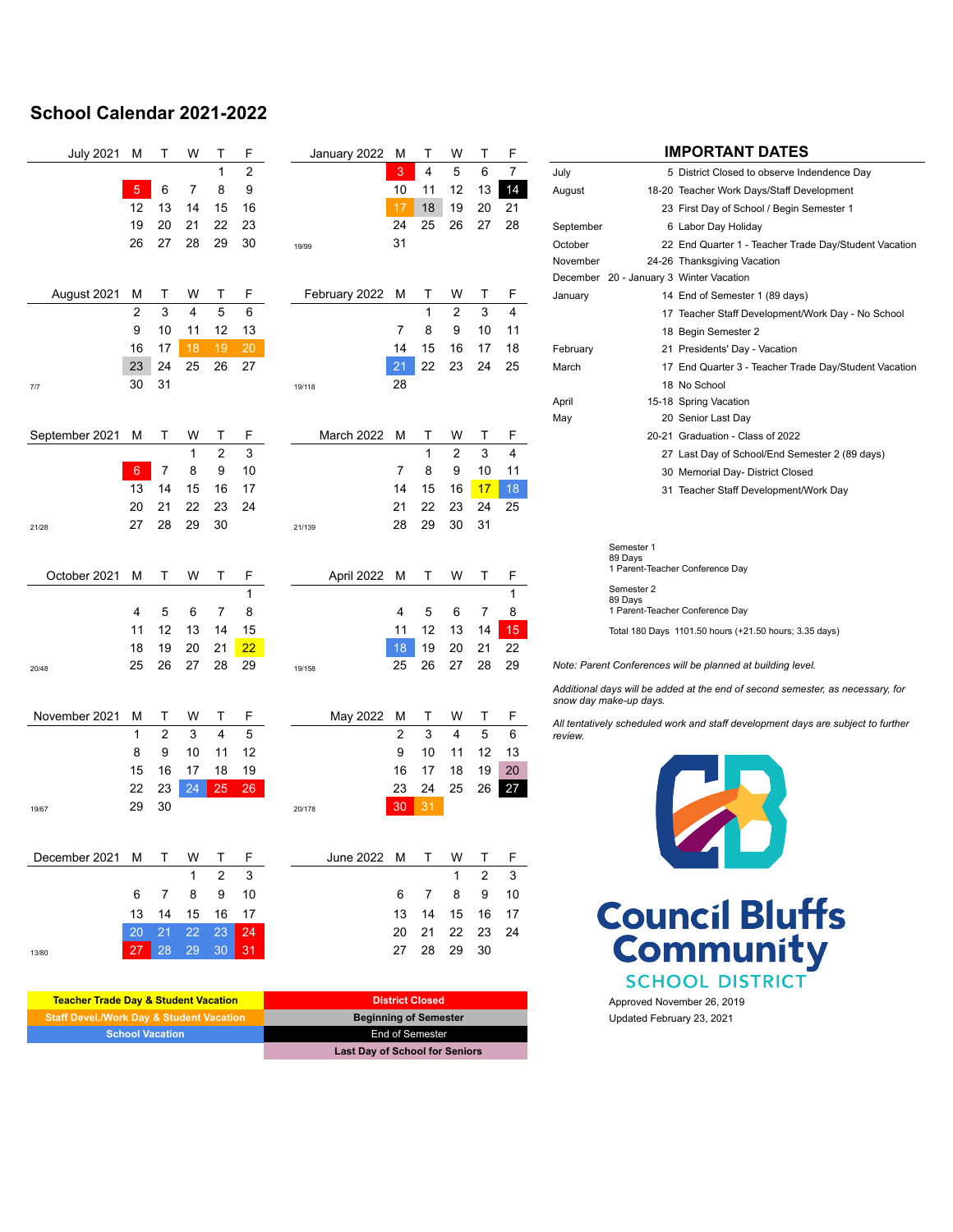

# *DISTRICT MISSION STATEMENT*

*The mission of the Council Bluffs Community School District is to guarantee every student graduates with the knowledge, skills and character to become a responsible citizen and succeed in a changing world by creating a leading edge, inclusive educational system which provides challenging expectations, diverse experiences, engaging curriculum, and innovative teaching within a collaborative, caring community.*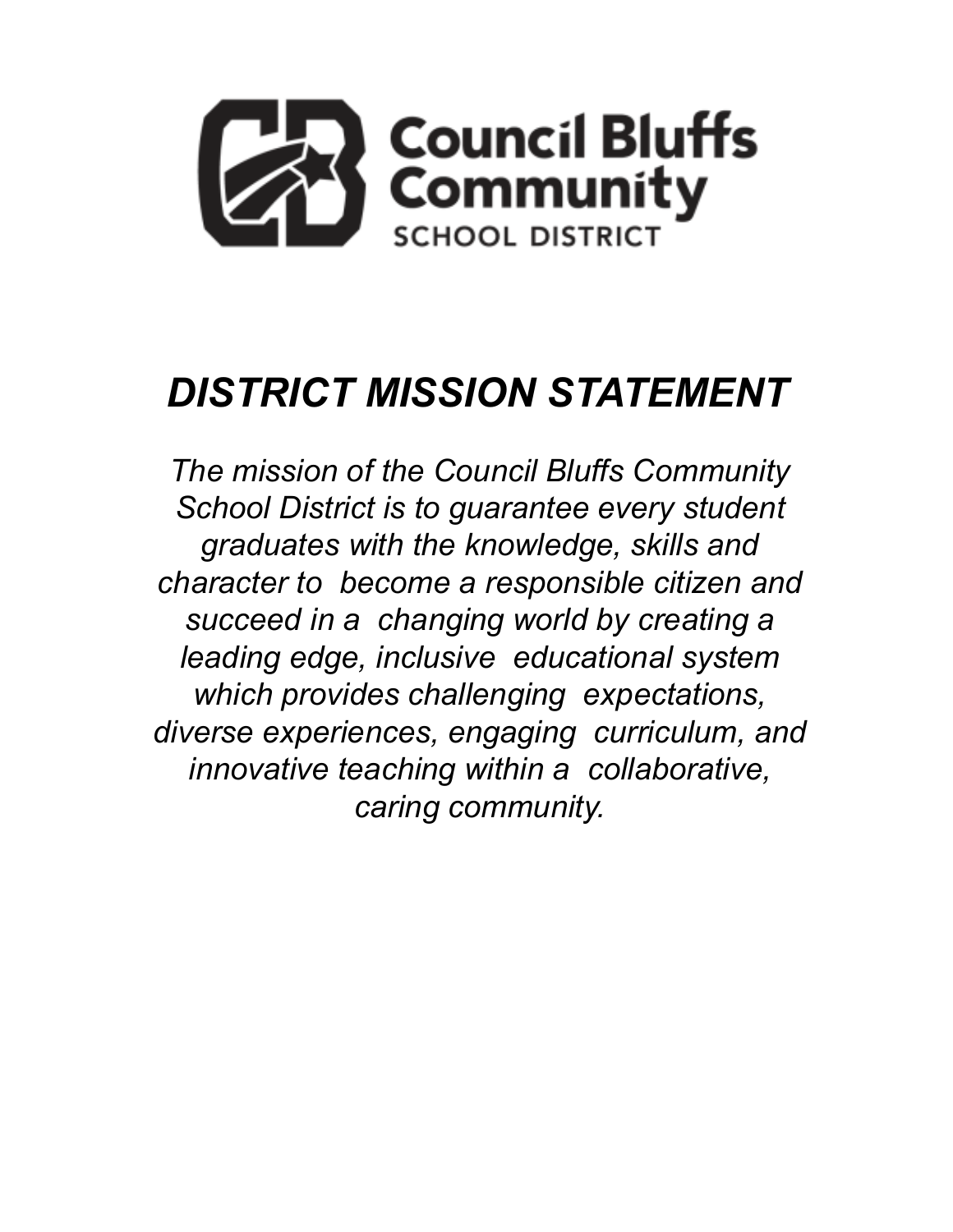### **SCHOOLATTENDANCE, ARRIVALAND ABSENCES**

#### **SCHOOL HOURS**

Regular school hours start at 8:55 a.m. and end at 3:45 p.m., except on Mondays when school is dismissed at 2:05 p.m. Students may enter the building at 8:30 a.m. Students eating school breakfast should arrive no earlier than 8:30 a.m., as breakfast is served from 8:30-8:45 a.m. Students must be in the cafeteria no later than 8:30 a.m. to have adequate time to eat breakfast.

# **ATTENDANCE/ABSENCES/TARDIES**

A child must be 5 years of age on or before September  $15<sup>th</sup>$  in order to enroll in Kindergarten. A child who has reached the age of six and is under sixteen years of age by September  $15<sup>th</sup>$  is of compulsory attendance age. Each child is expected to attend school each day it is in session.

Your child's daily and regular attendance at school is one of the most important factors contributing to successful achievement. Parents are the biggest factor in a child's attendance at school. Your support and encouragement of your child's attendance will show your child that education is important. Excused absences may include illness, medical appointments, a funeral, required court appearance, religious services or special family functions that cannot be arranged outside of the school day. Whether or not a student's absence is considered "excused" is to be determined by the building principal.

Unexcused absences may include missing the bus or a ride to school, shopping, oversleeping and traveling out of town (unless arrangements have been made with the school). Allowing your child to stay home for these unexcused absences sends a message that school is not an important place to be. Letters stating the number of absences will be sent home periodically. When your child has excessive unexcused absences, his/her name can be referred to the County Attorney.

If your child is going to be absent, please call the school in the morning to notify of the absence. If the school has not received a phone call and the classroom teacher reports your child absent, the school will make a reasonable attempt to contact you. If you do not have a phone in your home we will call the person you have indicated on your enrollment card to contact in case of an emergency and will await a return confirmation from them of the whereabouts of your child. This procedure is in effect to assure the safety of your child. You may call at any time to report your child's absences and may leave a message in the voice mail. If you do not contact the school and the school is unable to speak with you, please send a note with your child explaining the absences upon his/her return.

# **STUDENT RELEASE DURING THE SCHOOL DAY**

Students are expected to remain in school until dismissal time. If you need to pick your child up early from school for an appointment or due to illness, you are required to sign your child out in the office. Please know an early departure from school may count against your child's attendance. If you want someone other than a parent to pick up your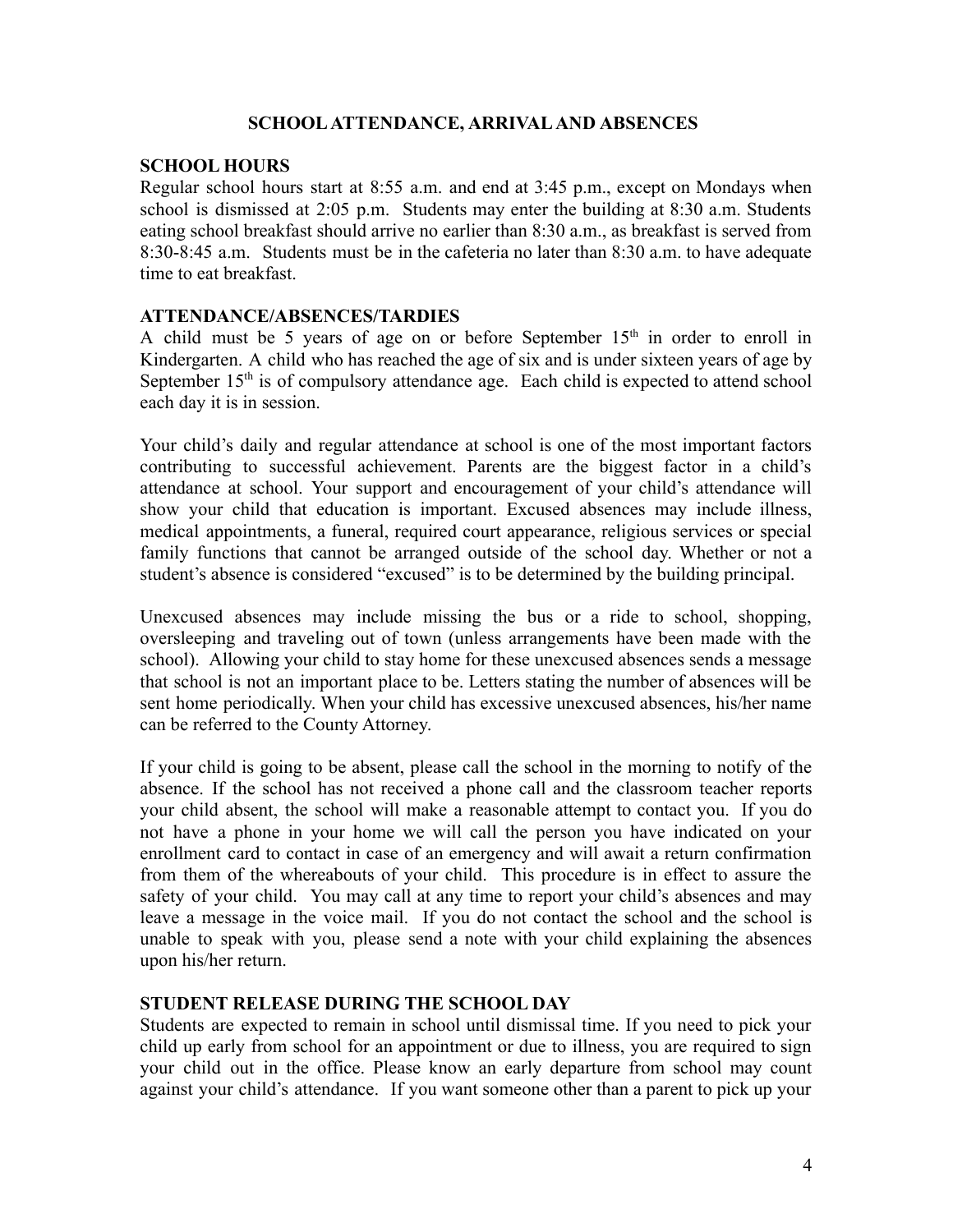child, please send a note authorizing who will be taking your child. This is for your child's safety.

# **DOCTOR AND DENTALAPPOINTMENTS**

Doctor and dental appointments should be scheduled when possible on days when school is not in session. Most physicians and dentists are willing to work with parents in scheduling appointments outside of school hours. Situations may arise however for a child to miss school due to doctor/dental appointments. A note from the doctor or dentist must be brought into the office in order for the absence to be excused. Students must be signed out in the office before leaving and must check in at the office upon returning. It is important that your child only miss the portion of the school day while at the appointment unless otherwise stated by the doctor. Please note that frequent absences are one of the prime reasons for poor work performances on any job. Success begins with excellent attendance and work effort.

# **STAYING AFTER SCHOOL**

Occasionally students will be required to stay after school to complete work or for discipline reasons. You will be notified so that you can pick up your child at a specific time or make arrangements for them to travel safely home.

# **ENROLLMENT**

Each year a parent must complete enrollment information for each child. If you have a change of address, phone number or employment, please contact the school office to update your child/children's information throughout the year. It is important that we have the most current information in case we need to reach you in an emergency situation. Please be sure the relative or neighbor(s) are aware if you have given their number as an emergency number.

# **WEATHER-RELATED CLOSINGS**

In the event of snow, ice or severe weather, the district will notify local radio and television stations of a school closure. School may start late on these days or be cancelled. A late start simply means elementary students could begin at 9:55 or 10:55 a.m. instead of 8:55 a.m. If your child rides a bus scheduled at 8:25 a.m., the bus pick up time would be delayed accordingly-- either at 9:35 or 10:35 a.m.

Once school is in session, the school day will be completed if possible. If students are released early due to weather, the district's School Messenger communication system will be used to contact parents and/or guardians directly by phone or e-mail.

If the weather is bad and schools are open, principals will respect parent's decisions not to send children to school for safety reasons. However, students are expected to make up for any work missed.

Kids  $\&$  Company will make every effort to remain open during snow days even though school may be cancelled.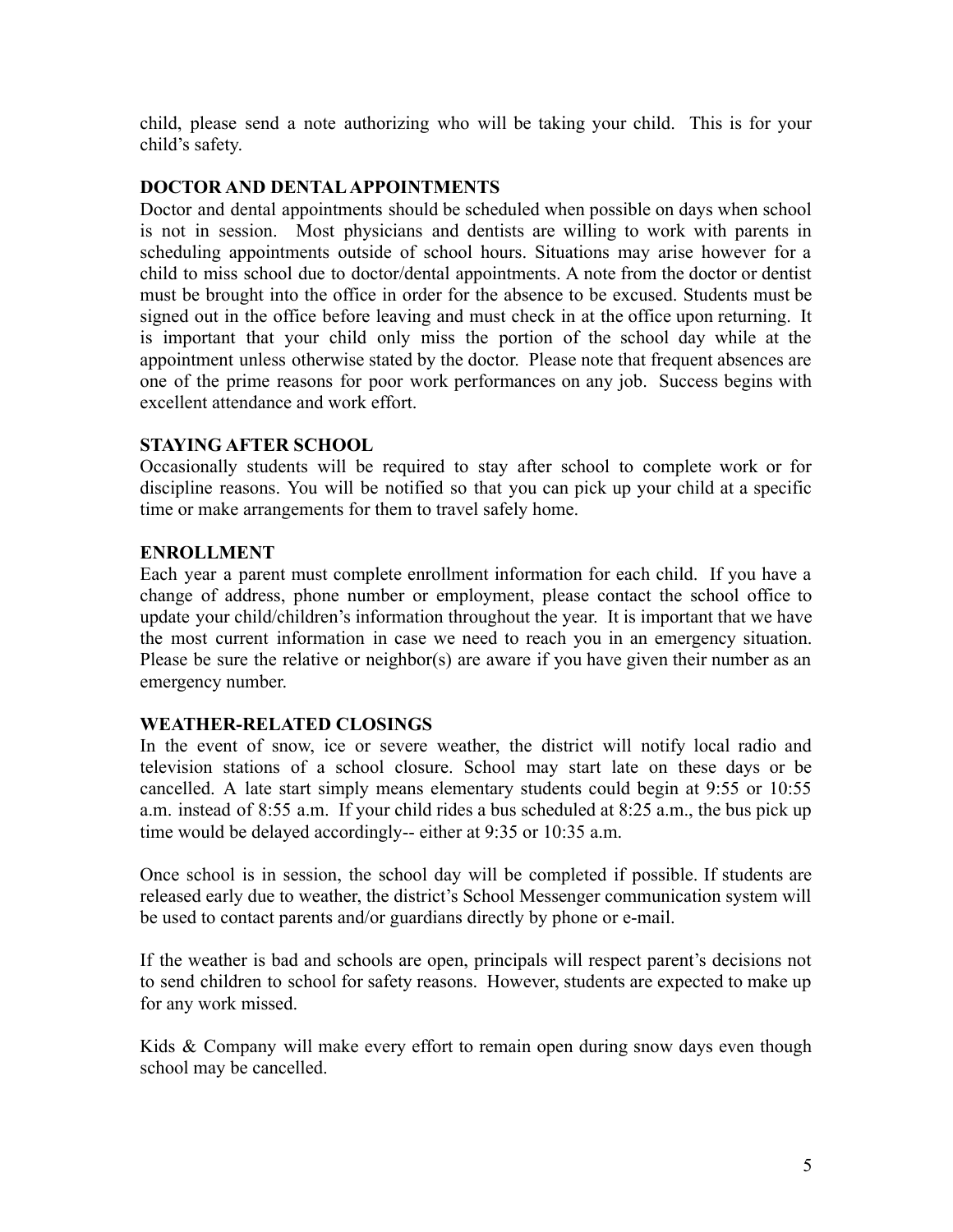# **FIELD TRIPS**

Throughout the school year, your child will be involved in field trips away from the school property. Before leaving the school, teachers must provide parents/guardians the nature of the field trip, the date, the hour and the type of transportation to be used. Parent permission will be required. If your child does not return his/her permission slip and we are unable to contact you, your child will not be able to leave the school property. Please sign field trip requests and return them to school promptly to assure a successful learning experience for your child. Parents wishing to volunteer to assist on field trips must have completed the background checks. These do take up to 6 weeks to be completed.

# **PARENT, VISITOR AND VOLUNTEER INVOLVEMENT**

# **SCHOOL QUESTIONS**

As the year progresses, you may at times have questions. Please contact the teacher or school office for answers and clarification. Everyone will be working together to keep you informed and aware of upcoming events, decisions and involvement opportunities. Parent input and support is both appreciated and necessary to help every student achieve their fullest potential.

# **CUSTOMER SERVICE**

If at any time there is a concern involving an issue at the local school, please courteously approach the building principal for problem solving. If the principal is unable to resolve your concern, s/he will identify the appropriate administrator at the Educational Service Center who may be able to assist with further problem solving.

#### **VISITORS**

All visitors, including parents/guardians are required to sign in and out of buildings when school is in session and students are present. The District uses a Visitor Management System in all buildings. The system scans visitor driver's licenses and conducts an on-the-spot check of the nationally-compiled sex offender database. A visitor badge is printed to include the visitor's photo and date of visit. The information for repeat visitors, or those who have been screened at another building in the district, will be stored and available without a new scan or photo being taken.

Other than for early childhood programs, parents are expected to say goodbye to their children outside the school door and children will independently go to lockers and their classrooms. Parents are expected to wait outside the building for student dismissal.

Parents wishing to visit classrooms, breakfast, lunch programs or recess are required to have the advance permission of the building principal. All procedures for sign in and visitor badges are to be followed. Parents and other visitors who fail to follow expected procedures, or who interfere with the responsibilities of staff, or behave or speak inappropriately to students or staff, shall have visitor access privileges limited or revoked.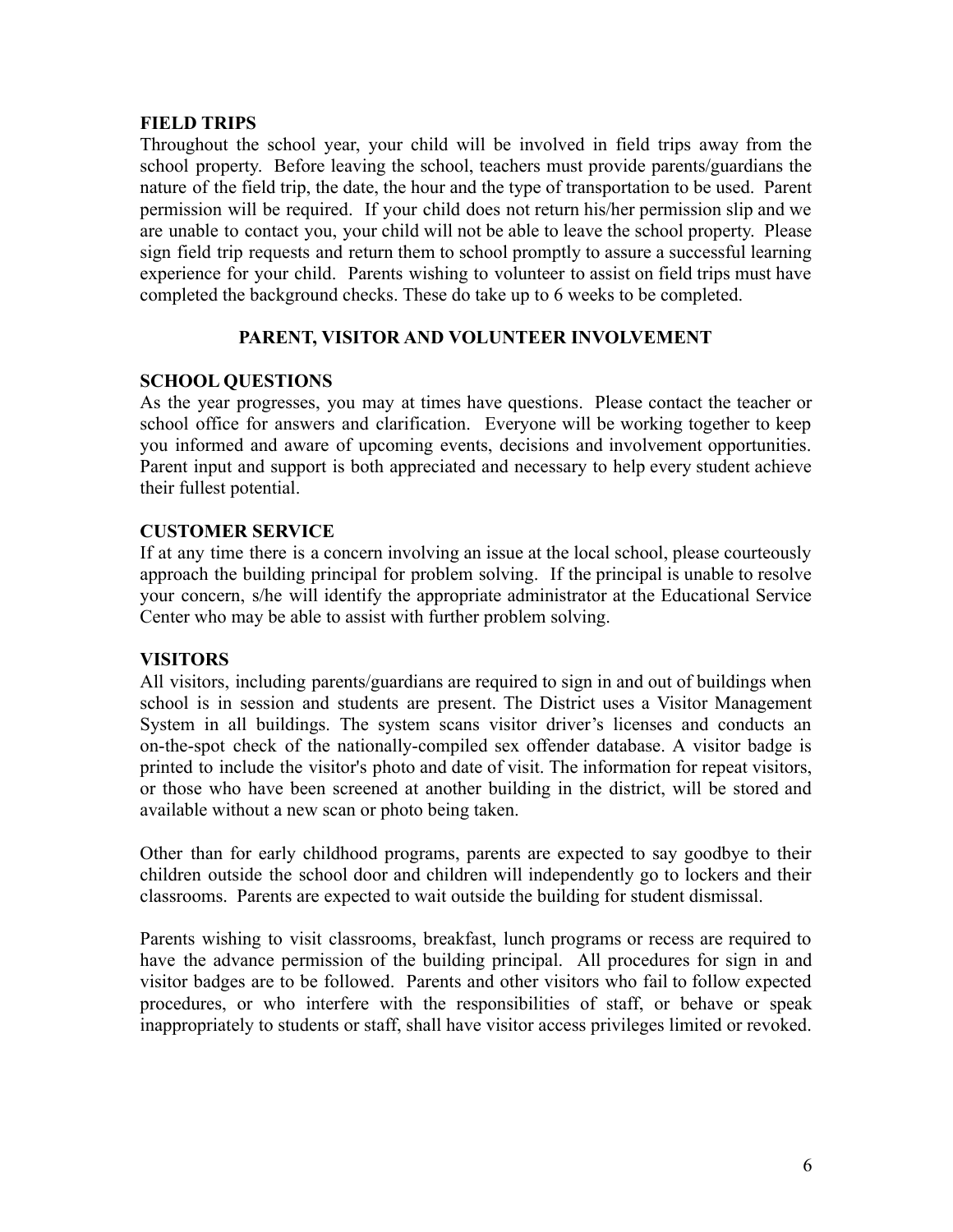#### **PARENT INVOLVEMENT**

Parents are given many opportunities to play an active role at the school, such as: Parent/Teacher Organization (PTO), Reading is Fundamental (RIF), Just Read and Celebrate CB Week float committee. Many parents serve as classroom volunteers with children and teachers. The PTO has many occasions throughout the year for parents to volunteer and participate. PTO meetings are held monthly.

#### **VOLUNTEERING IN THE SCHOOLS**

For the safety of everyone, parents who wish to volunteer in the classroom or help on field trips will need to be approved in advance by completing the forms necessary to allow the district to obtain any related information on the child and adult dependent abuse and sex offender registries. Upon clearance, individuals will receive personalized volunteer cards indicating when the two-year approval as a volunteer should be renewed.

#### **GIFTS TO EMPLOYEES**

The school district recognizes parents and students wish to show their appreciation of teaching and support staff members with gifts. Please note that state law prohibits public employees from receiving gifts of a monetary value of more than \$3.00. Teachers may accept gifts for use in the school or classroom to benefit students. With this in mind, schools and classroom teachers often have a "wish list" of items that can be made available to parents upon request.

#### **STUDENT ORGANIZATIONS, NON-CURRICULUM RELATED**

Our school offers the following curriculum related clubs and activities.

*Please ask your child's teacher for this information.*

Equal access is also provided to non-curriculum related student initiated clubs and activities. These organizations are neither approved nor endorsed by the school:

*Please ask your child's teacher for this information.*

Students who wish to start a non-curriculum related student organization should contact a building administrator for a formal application for facility use. The School District application and facility access shall be used by all schools to approve or disapprove all facility access applications for a student initiated non-curriculum group which is neither endorsed nor approved by Council Bluffs Community Schools.

#### **STUDENT BEHAVIOR AND EXPECTATIONS**

#### **STUDENT RESPONSIBILITY**

It is important for each student to be a responsible school citizen. The basic rules of student responsibility are:

Be Prepared Be an Active Listener Be Non-disruptive Be Disciplined (self-control) Be a Problem Solver Be Safe and Successful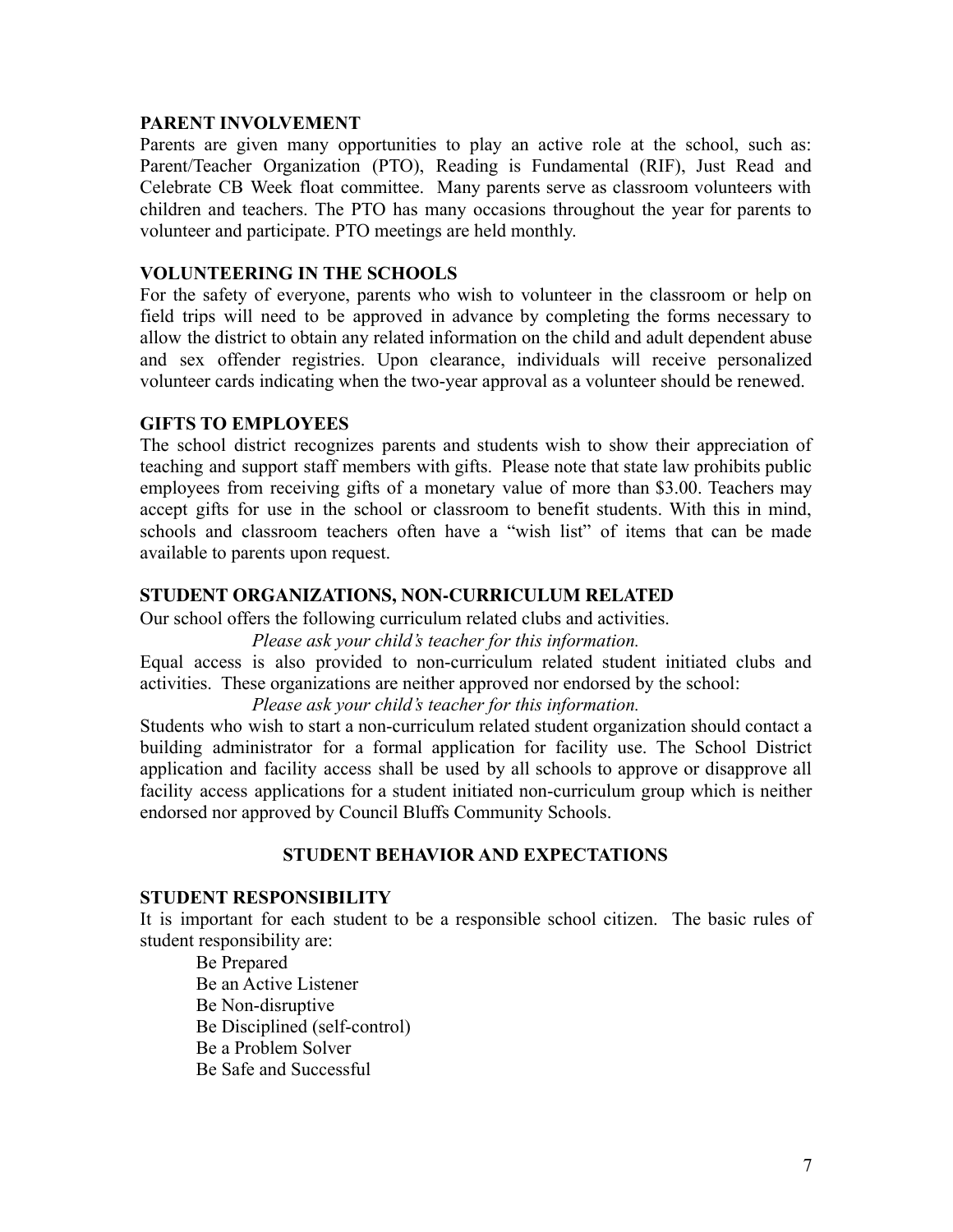# **DISCIPLINE**

School is a place where boys and girls go to get an education. We think they should be able to learn in a school that is safe and orderly, where youngsters respect their teachers, themselves and their classmates.

Most boys and girls will never have serious discipline problems. But to protect the rights of all our children to learn, it's important that parents and students understand what is expected and what the consequences can be. The Council Bluffs Community School District-Wide Student and Family Handbook is provided to all students. Please become familiar with all policies and procedures, as they will be strictly followed.

# **VANDALISM**

In the regrettable event of student-caused damage, parents and/or legal guardians are financially responsible to the school for any personal property damage committed by their student.

# **STUDENT DRESS CODE GUIDELINES**

When, in the judgment of a building administrator, a student's appearance or mode of dress disrupts the educational process or constitutes a threat to health or safety, the student may be required to make modifications. Students shall abide by the following guidelines. Modifications could also need to be made to items that are not listed. Administrators may approve religious and medical exceptions.

#### **Guidelines**

1. Shirts or the equivalent must have an opaque fabric that covers the front, back, and torso areas under the arms, and must cover undergarments.

2. Pants, skirts, shorts or the equivalent must cover undergarments and the buttocks.

3. Footwear is to be worn at all times. Footwear should be appropriate to classroom activity. Slippers are not allowed.

4. Clothing that blocks or covers the face is not allowed.

5. No clothing, tattoos, accessories or other items will be allowed that advertise or promote drugs, alcohol, tobacco, gang activity\*, racism, discrimination, violence or other illegal activity. There will be no sexually suggestive, lewd, profane or obscene language or images on garments, tattoos, accessories or other items.

6. Billfold chains, spiked wristbands, cleated shoes, jewelry with razor blades, or any other similar articles of clothing or accessories that are a hazard to safety or may damage school property may not be worn in school.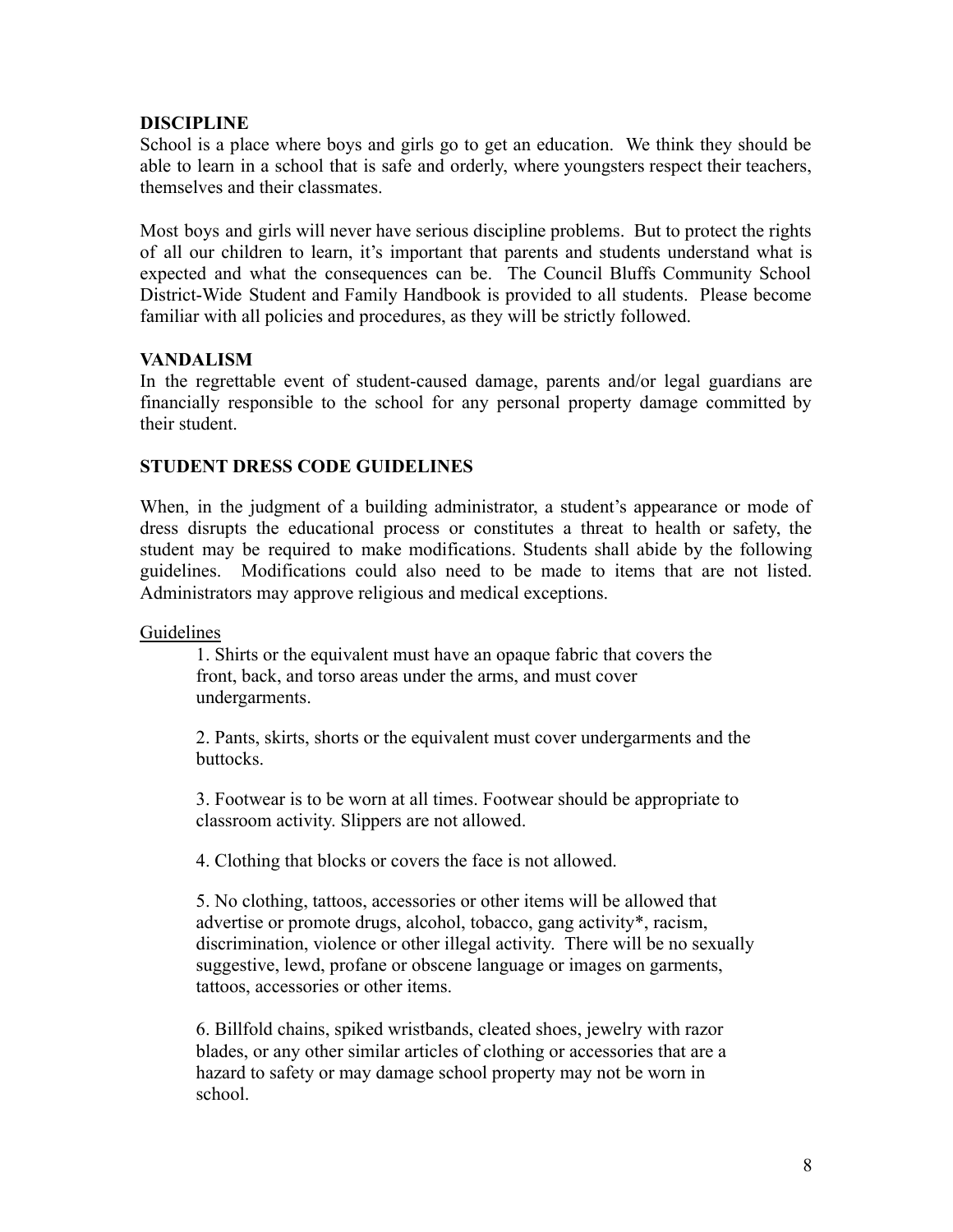- 7. Activity uniforms must follow these guidelines during the school day.
- 8. Exceptions may be made to this code for administratively sanctioned events.

\*A gang is defined as "any ongoing organization, association or group of three or more persons, whether formal or informal, having as one of its primary activities the commission of one or more criminal acts, which has an identifiable name or identifying sign or symbol, and whose members individually or collectively engage in or have engaged in a pattern of criminal gang activity. The 'pattern of gang activity' means the commission, attempt to commit, conspiring to commit or solicitation of two or more criminal acts, provided the criminal acts were committed on separate dates or by two or more persons who are members of, or belong to, the same criminal street gang."

# **PHYSICAL EDUCATION**

It is recommended by the physical education teacher that all children participating in a physical education class should wear tennis shoes. These shoes allow students to have traction on the floor surfaces inside and outside, to stop and start better, to allow better movement and agility, provide stability for the foot during movement, and to participate at their optimum level of performance.

District Physical Education Excuse Policy:

- 1. A parent note will excuse a student for one to three days of nonparticipation or a "school week".
- 2. If an illness or injury lasts longer than a "school week", then a doctor's note would be required indicating what the diagnosis is and the duration of nonparticipation.
- 3. If the date on the doctor's note is "open ended" or it says "until released by the physician", then the nonparticipation will last until a doctor's note is given with a release to play.
- 4. All notes, either parent or doctor, mean non-physical activity, which also includes no recess.

# **RECESS AND OUTDOOR ACTIVITIES**

Child development authorities agree that children can tolerate sitting still or working quietly for relatively short periods of time. Recess activities continue to be the most popular part of the school experiences for many children. Boys and girls need vigorous exercise and the freedom for social interplay.

All children are expected to go outside during recess unless it is raining or extremely cold, or unless the teacher requests academic help sessions. During cold weather, students should be dressed warmly, including hats, scarves, and mittens. Please see to it that children do have boots, hats, and gloves during wet or snowy weather. Students will not be allowed to play on snowy ground unless they have boots and dry shoes for after recess. The recess period is an opportunity for students to socialize and participate in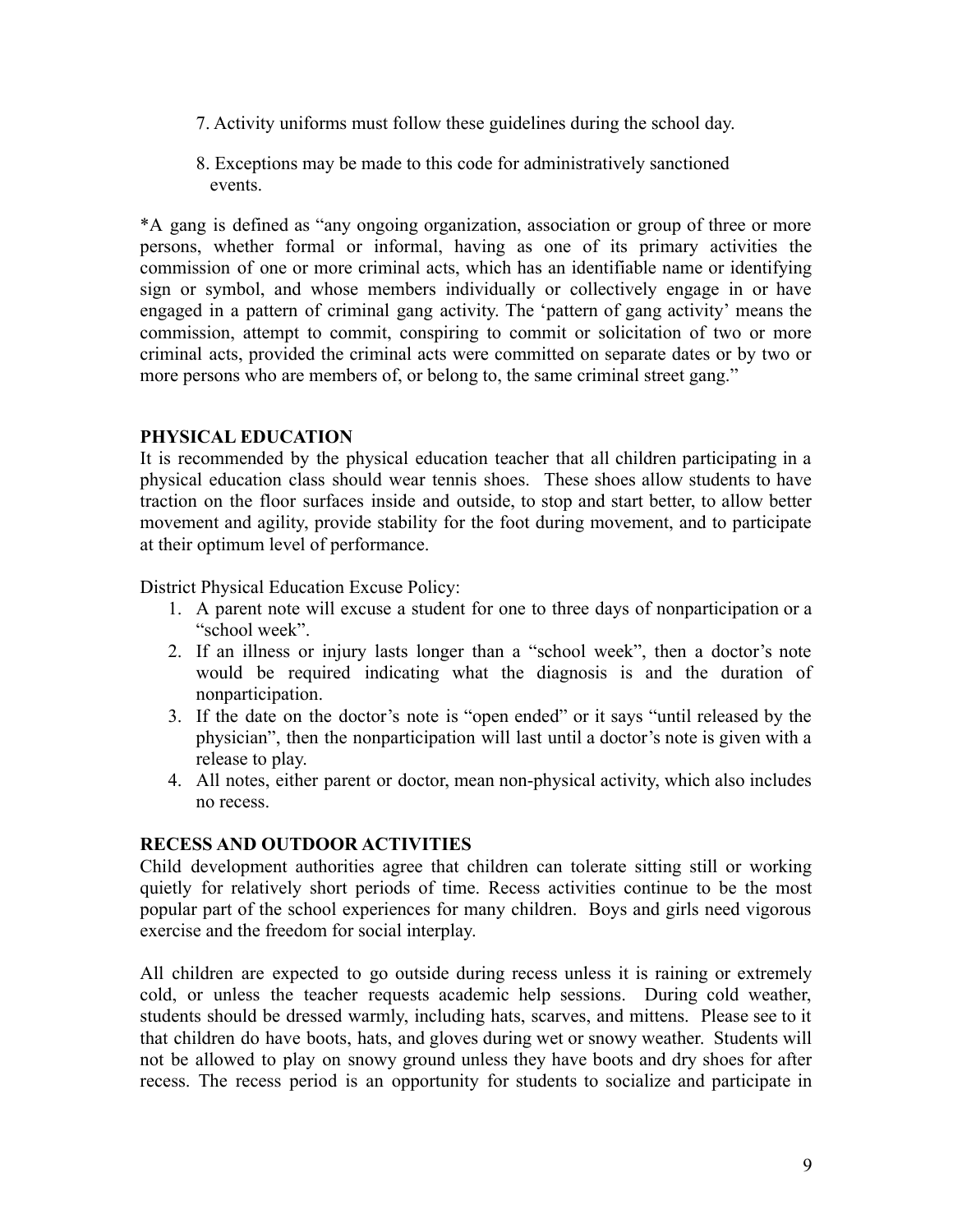vigorous activity. Adults supervise recess periods at all times. Students who choose not to follow the established guidelines may lose their opportunity to participate.

Health requests to stay indoors will be honored for short periods of time. If a child needs to remain inside longer than three days, we will need a physician's note.

# **LUNCHROOM BEHAVIOR**

The following rules and expectations will be expected of all students. Your cooperation in reviewing the rules with your child is helpful.

- All students are required to enter the lunchroom in a quiet and orderly manner
- Classes will be seated by the supervising teacher
- Students are to use appropriate voice tones when visiting with others
- No food may be shared or traded
- No food may be taken out of the lunchroom
- No soda pop is allowed

#### **LOST AND FOUND**

If your child should lose an article of clothing while at school, it may be turned into the office and placed in the lost and found. We encourage you and your child to check the lost and found in the office for any lost items. It is also a good idea to label your child's clothing, book bags, lunch boxes, etc. For safety reasons, your child's name should be placed on the inside of these items to avoid the possibility of a stranger approaching your child and calling them by their first name and giving them the impression of knowing them. At the end of the year, we will donate the unclaimed lost articles to a local charity.

# **USE OF SCHOOL TELEPHONES**

Telephones at the school are for the staff and for business/school purposes; children may only use school telephones in emergency situations. Messages from parents/guardians will not be delivered to the child unless it is an emergency. Students and parents are encouraged to make plans at home prior to the school day. Teachers are required to be with the student during the school day. For this reason it is better to contact your child's teacher from 8:30–8:55 am and 3:45-4:00 pm.

#### **CELL PHONES/ELECTRONIC DEVICES**

The use of Electronic Devices (cell phones, games, music players, etc.) is limited to specific areas of the building at specific times of the day. Cell phones in the building must ALWAYS be on silent. Classroom use of cell phones or other electronic devices is limited to instructional purposes as determined by the teacher. If causing a distraction, teachers will handle the situation like any other classroom distraction and ask the student to put the device away. Upon  $2<sup>nd</sup>$  violation in the same classroom, the teacher will assign a detention and contact the parent and explain the need to keep the phone off in class. Any violation after parent notification will be made known to the building administrator. The building administrator may require the student to leave the cell phone in the office for later retrieval; hold the phone and require the parent to come to school to receive it; or apply other sanctions from the Code of Conduct (Policy 512).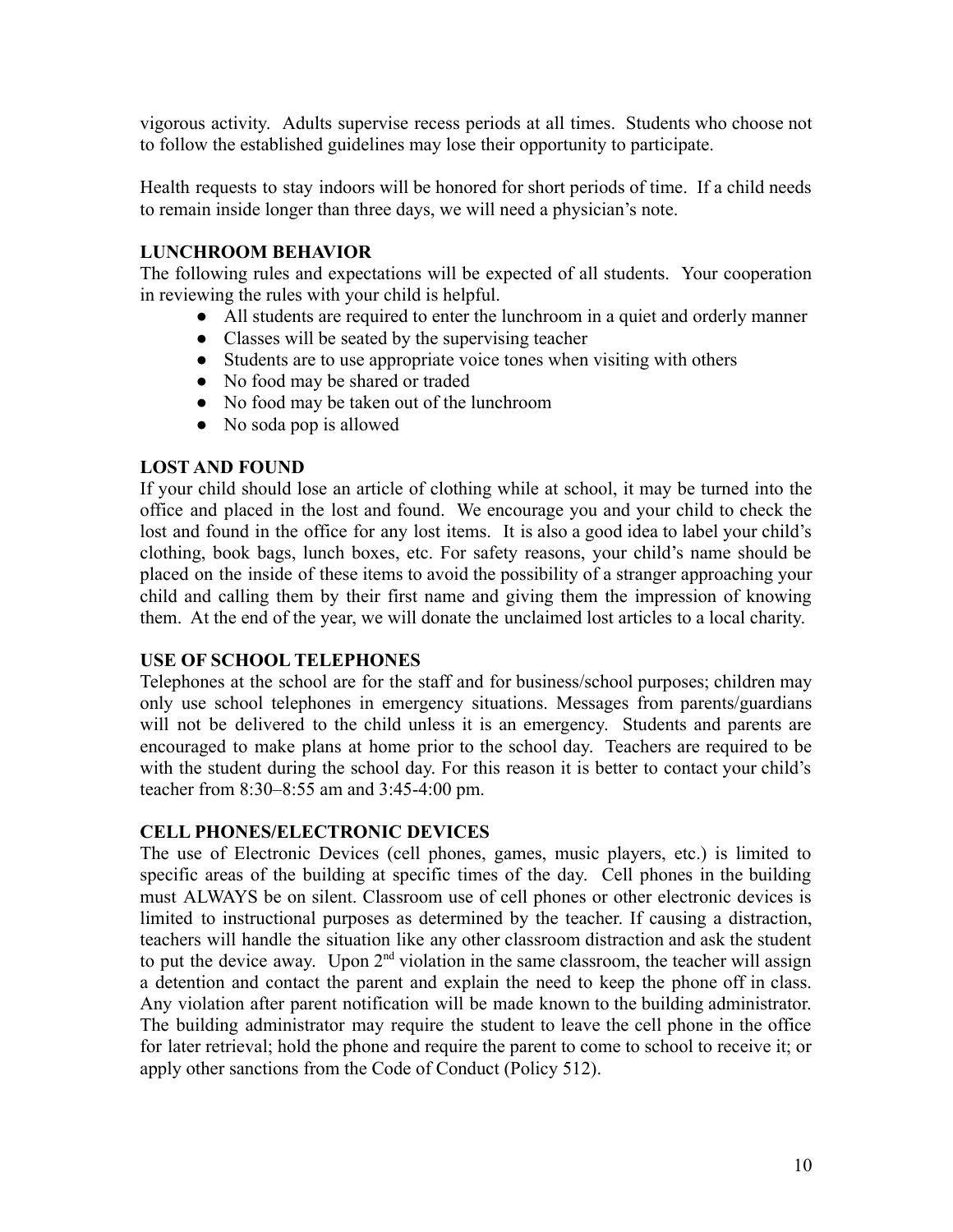The cafeteria and any student common area may be designated electronic-use areas during lunch. Buildings may restrict the use of cell phones and other electronic devices in these areas if their use interferes with orderly conduct in the school. Students are NOT permitted to use electronic devices while purchasing lunch as it causes confusion in the checkout process. Cell phones may be used in hallways, lunch rooms and other non instructional areas of the building before the start or after the end of the instructional day unless otherwise authorized by the building principal. The District's Internet Appropriate Student Use Policy (Policy 617) applies to students whether using District or personal devices. No student may take or transmit photos or videos of any individual without permission of staff and the person being photographed.

There are some additional responsibilities for both parents and students. The Council Bluffs Community School District understands that many parents communicate with their children via text messaging during school hours. We ask that you limit that communication to the time the student has lunch and before or after the start of the instructional day. Other communication should be done through the school office. If students choose to bring electronic devices to school, THE DISTRICT WILL NOT BE RESPONSIBLE FOR LOST OR STOLEN ITEMS.

#### **PERSONAL PROPERTY AT SCHOOL**

Students are responsible to keep track of their personal belongings while at school. Placing a name on or in personal belongings helps if items are misplaced. Students may not possess radios, CD players, video games, televisions, water guns, playing/trading cards, toys and other similar items on school grounds or at school activities.

#### **PARTIES/TREATS**

If your child wishes to bring birthday treats, all treats must be purchased at a bakery or store. No handmade food is allowed. There must be a treat for each child in the classroom. Gum is not allowed as a birthday treat. You are welcome to donate a book in your child's name to the school library. Your child's teacher would be glad to provide a list of recommended books.

#### **PARTY INVITATIONS**

To guard against hurt feelings, unless everyone in a class is being invited to a birthday party, invitations should not be distributed at school.

#### **STUDENT HEALTH**

#### **ILLNESS**

You or the person designated on your child's enrollment card will be notified if your child should become ill during the school day. A sick child will not be sent home alone. Please remember it is very uncomfortable for children to remain at school when they are ill. Please plan ahead for these illnesses and have a person and place available when the situation arises. Also, remember that any child who has a fever may not return to school for 24 hours after the fever has broken.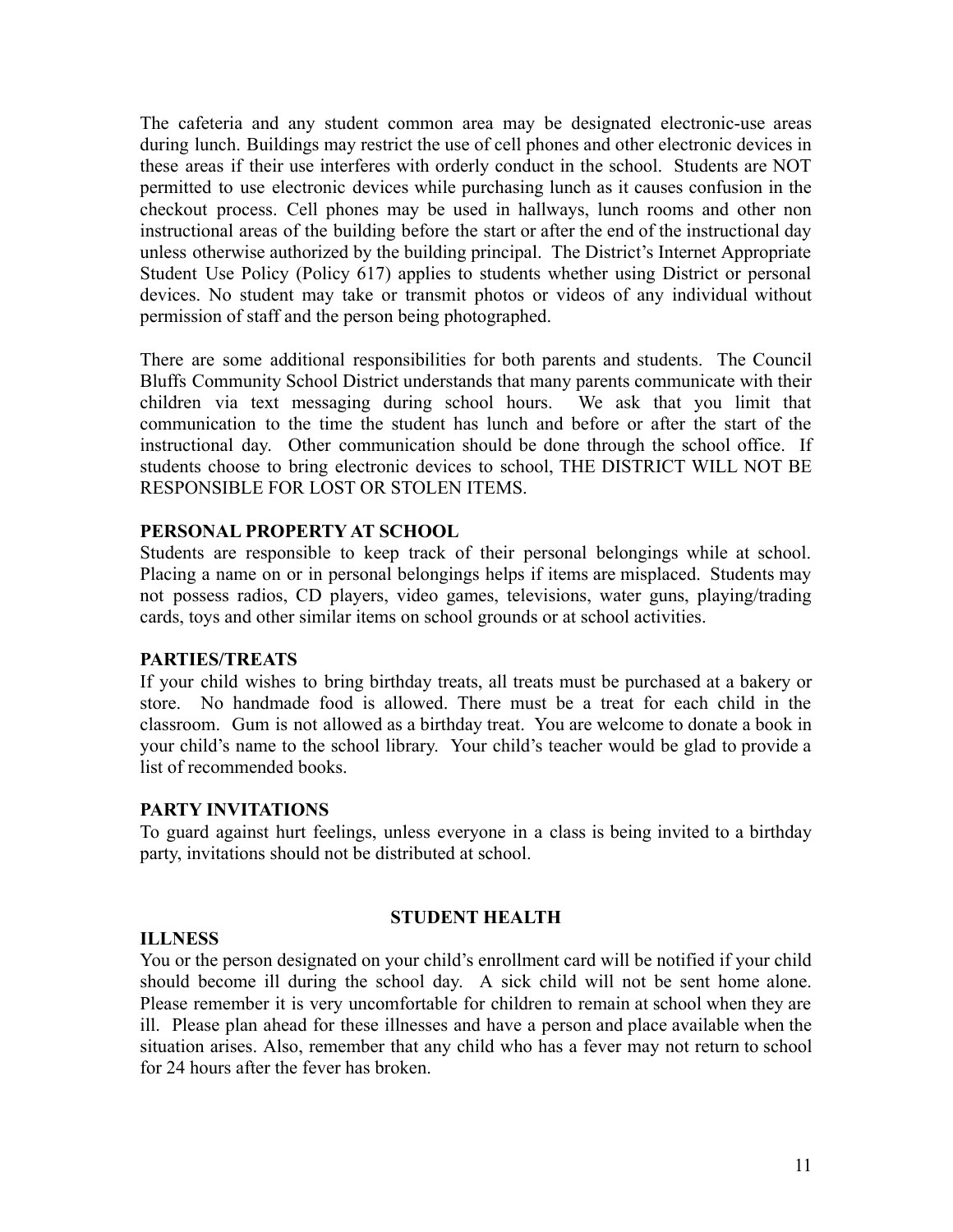#### **IMMUNIZATION**

State law requires a "certificate of immunization" for attendance at any Iowa School. All enrolling kindergarten students must have a complete immunization series prior to enrolling. (Children wishing to enroll in kindergarten must be at least five years of age on or before September 15<sup>th</sup> the year in which they are to enroll.) Students transferring from out of state will be given a grace period to update any missing shots or boosters.

# **STUDENT MEDICATIONS AT SCHOOL**

Students may need to take prescription or non-prescription medication during the school hours. Students must provide written instruction for administration of the medication as well as parental authorization to administer the medication. Medication is held in a locked cabinet and distributed by the nurse, health associate or other trained employee. Medication must be in the original container with the following information either on the container, in the instruction sheet or in the parent authorization: name of the student; name of the medication; directions for use including dosage, times and duration; name, phone number and address of the pharmacy; date of the prescription; name of the physician; potential side effect; and emergency number for parents.

If medication is to be taken three times a day, we request morning before school and after school at home and just before bed, are much better solution than sending the medication to school, where the student might forget to come to the office for dosage or forget to take it home.

#### **HAWK-I INSURANCE FOR CHILDREN**

Students can apply for low-no-cost health insurance for their children through the state's Healthy and Well Kids in Iowa HAWK-I Program. Children birth to 19, who meet certain criteria are eligible. The coverage includes doctor's visits, hearing services, dental care, prescription, immunizations, physical therapy, vision care, speech therapy and hospital services to name a few. Parents are urged to call 1-800-256-8563 (toll free) or go to the web site at www.hawk-i-.org for more information.

# **HOMEWORK AND ACADEMIC TESTING/REPORTING**

#### **PARENT-TEACHER CONFERENCES AND STUDENT PROGRESS REPORTS**

You will have an opportunity to conference with your child's teacher during the first and second trimesters. During these times, you will be able to discuss and learn more about your child's academic and social/behavioral progress. Regardless of when you conference with your child's teacher, you will receive a written report of your child's progress at the close of each trimester. You should feel free to call your child's teacher or the principal, whenever you feel the need to know more about your child's progress or when there is a concern with any aspect of the educational program. Teachers will also call upon you for your help when additional support is needed for your child or to recognize their achievement. Teachers and parents work together as partners in the educational process.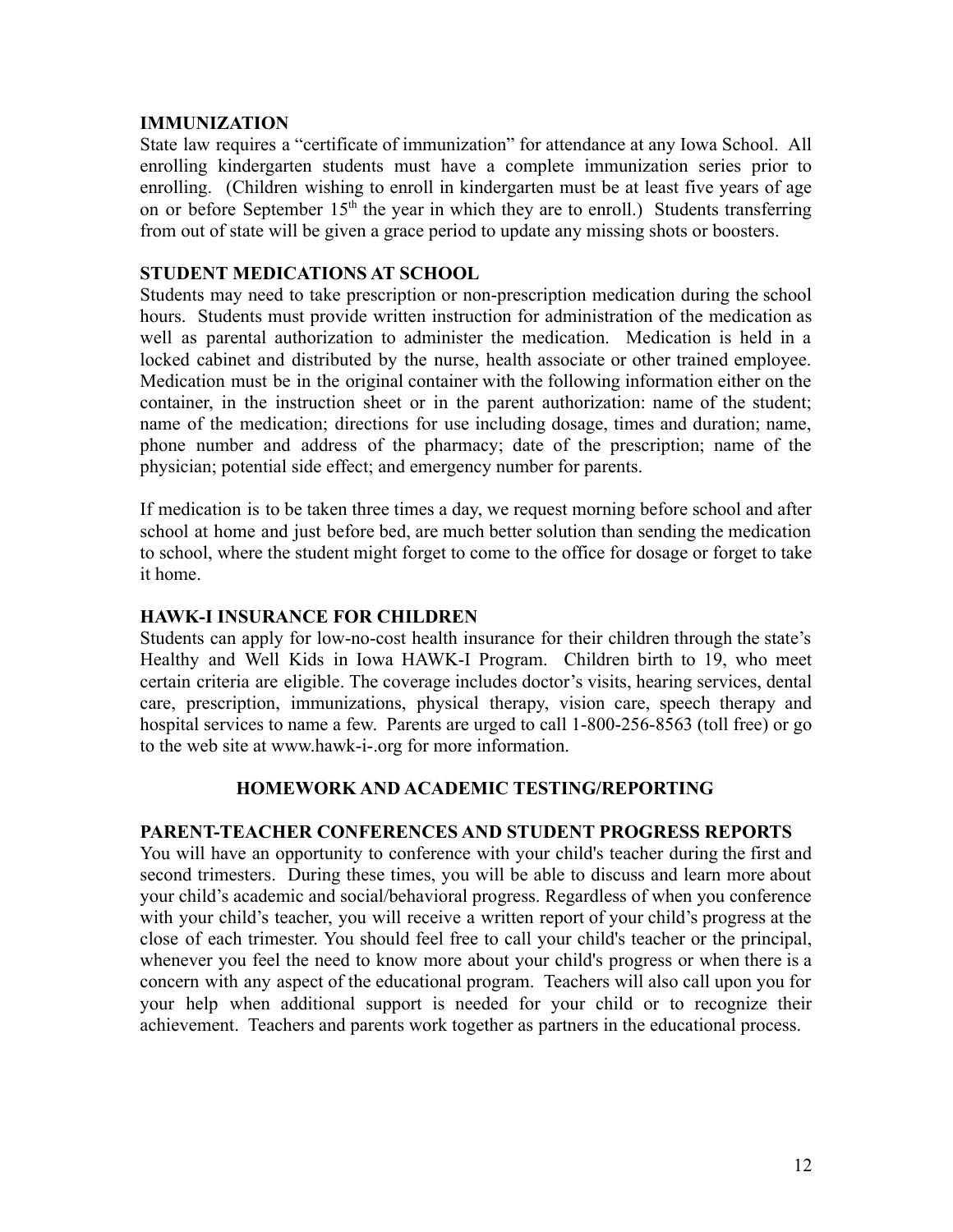### **HOMEWORK GUIDELINES**

Homework for elementary students is productive when properly planned and supervised. Teachers may assign homework so children can complete regular classroom assignments, work on basic skills, or pursue personal curiosities. Homework may also be assigned to make up work missed due to absences. Parents play an important role in this area.

Please support your child's efforts and help them fit homework into the family schedule. Encourage them to see the fun in learning and the personal self-satisfaction gained through a job well done.

# **FAMILY NIGHT**

Wednesday is set aside by the Board of Education as family activities night. No practices, meetings or other school events involving students will be held on Wednesday after 4 p.m. during the school year. Teachers will not make homework assignments for students for Wednesday evening, **except when school work was not completed by a student during allotted class time**. Teachers shall not give major tests on Thursdays.

# **STANDARDIZED TESTS AND ASSESSMENTS**

Grade levels 2-5 will be involved in standardized testing during the school year.

You will be informed about exact dates for these tests. The purpose of this testing is to help the school collect information regarding the progress students are making in meeting curriculum objectives. All tests are used by the school to review past efforts, program directions, and as a basis for making future plans for growth and change. Results of student testing and their meaning are shared with parents. Please note these tests are only one measurement of your child's overall achievement.

#### **INSPECTION OF EDUCATIONAL MATERIALS**

Parents and other members of the school district community may view the instructional materials used by students in the office. Copies may be obtained according to board policy. Tests and assessment materials are only available for inspection with the consent of the superintendent. Persons wishing to view instructional materials or to express concerns about instructional material should contact the school principal.

# **EVERY STUDENT SUCCEEDS ACT PARENTS**'/**GUARDIANS' RIGHTS NOTIFICATION**

Parents/Guardians in the Council Bluffs Community School District have the right to learn about the following qualifications of their child's teacher: state licensure requirements for the grade level and content areas taught, the current licensing status of your child's teacher, and baccalaureate/graduate certification/degree. You may also request the qualifications of an instructional paraprofessional who serves your student. Parents/Guardians may request this information from Human Resources by calling 712-328-6422, sending an email to [hr@cbcsd.org](mailto:hr@cbcsd.org) or by sending a letter to Human Resources, Council Bluffs Community Schools, 300 West Broadway, Suite 1600, Council Bluffs, IA 51503.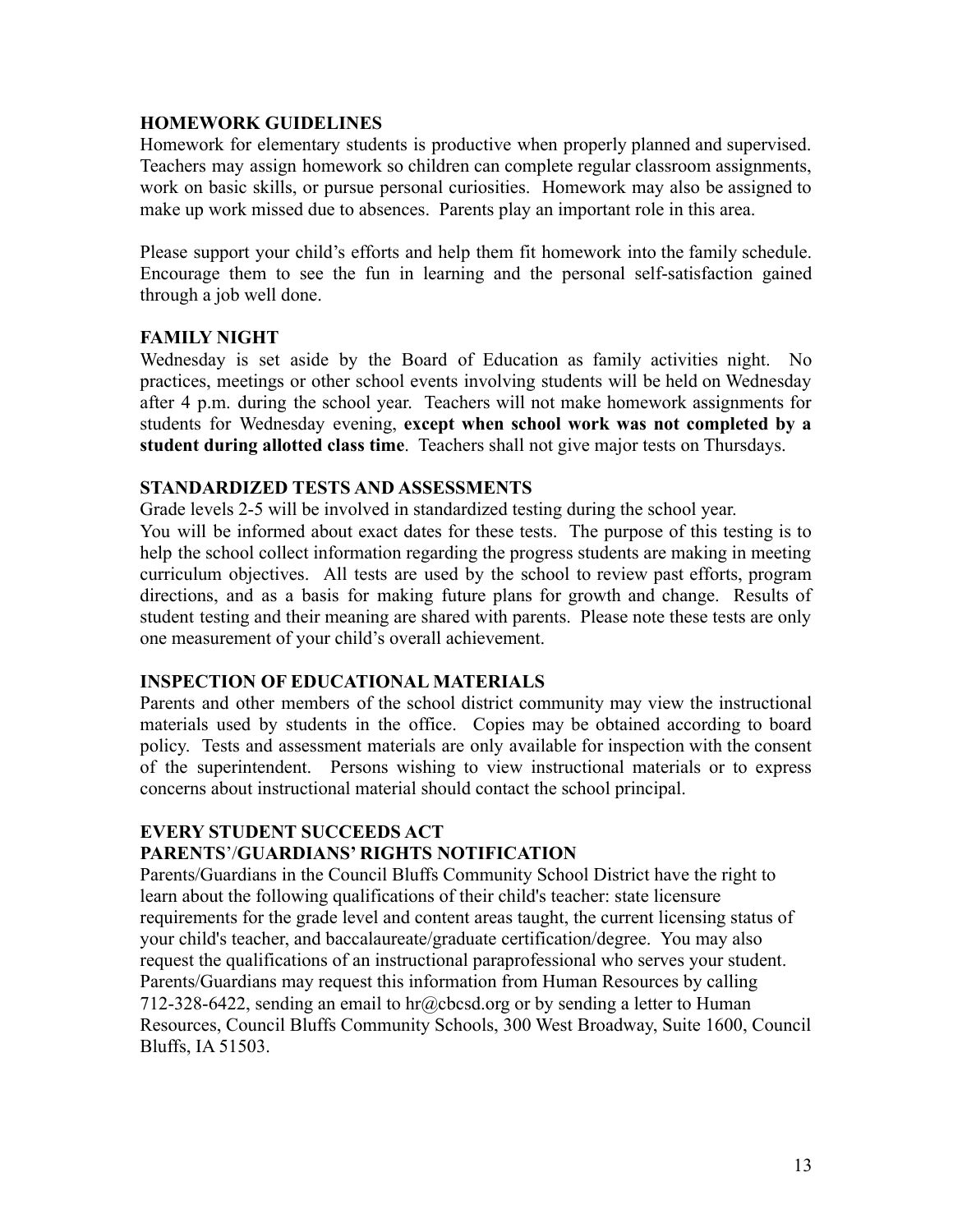The Council Bluffs Community School District ensures that parents will be notified in writing if their child has been assigned, or has been taught by a teacher for four or more consecutive weeks by a teacher who is not considered highly qualified.

#### **PROGRAMS**

#### **COUNSELING SERVICES**

Elementary counselors help students individually and in groups with concerns, plans and goals. They work in cooperation with the classroom teacher to help students maintain healthy relationships with others and to learn decision making, goal setting, career awareness and interpersonal skills. Counselors also partner with parents in problem-solving and in seeking assistance to help their children thrive in and out of school.

#### **SCHOOL LIBRARY/MEDIA CENTER**

Your child will have an opportunity to visit the library on a regular basis to check out books. Books may be carried home, but should be transported in a bag for protection. Your child should return books on time to ensure continued use of the library. You will receive a bill for any books your child loses or damages. Reading aloud at home with these books is one of the most important ways to continue the growth of literacy development and good reading habits.

#### **STUDENT RECORDS, RIGHTS AND PRIVACY**

#### **ACCESS TO STUDENT RECORDS**

Parents may review their student's records upon written request. If they disagree with any part of the school records, they may request a conference to discuss their concerns with the principal.

#### **STUDENT PRIVACY and FERPA**

Student privacy and rights will be protected at school under all local and federal laws. Further information about student rights and privacy are included in the School District Handbook for your review.

#### **CHILD CUSTODY**

A copy of any court order that limits the rights of one parent regarding visitation or custody should be provided to the school. The District is required to follow court orders. During parent/teacher conferences, each parent is entitled to all information provided by the teacher and the school. Copies of grades, academic and social programs will be provided upon request.

#### **CHILD ABUSE AND NEGLECT**

Schools have a legal and moral right to report all suspected cases of child abuse. Any adult employed by the District who has reason to believe or suspect that a child has been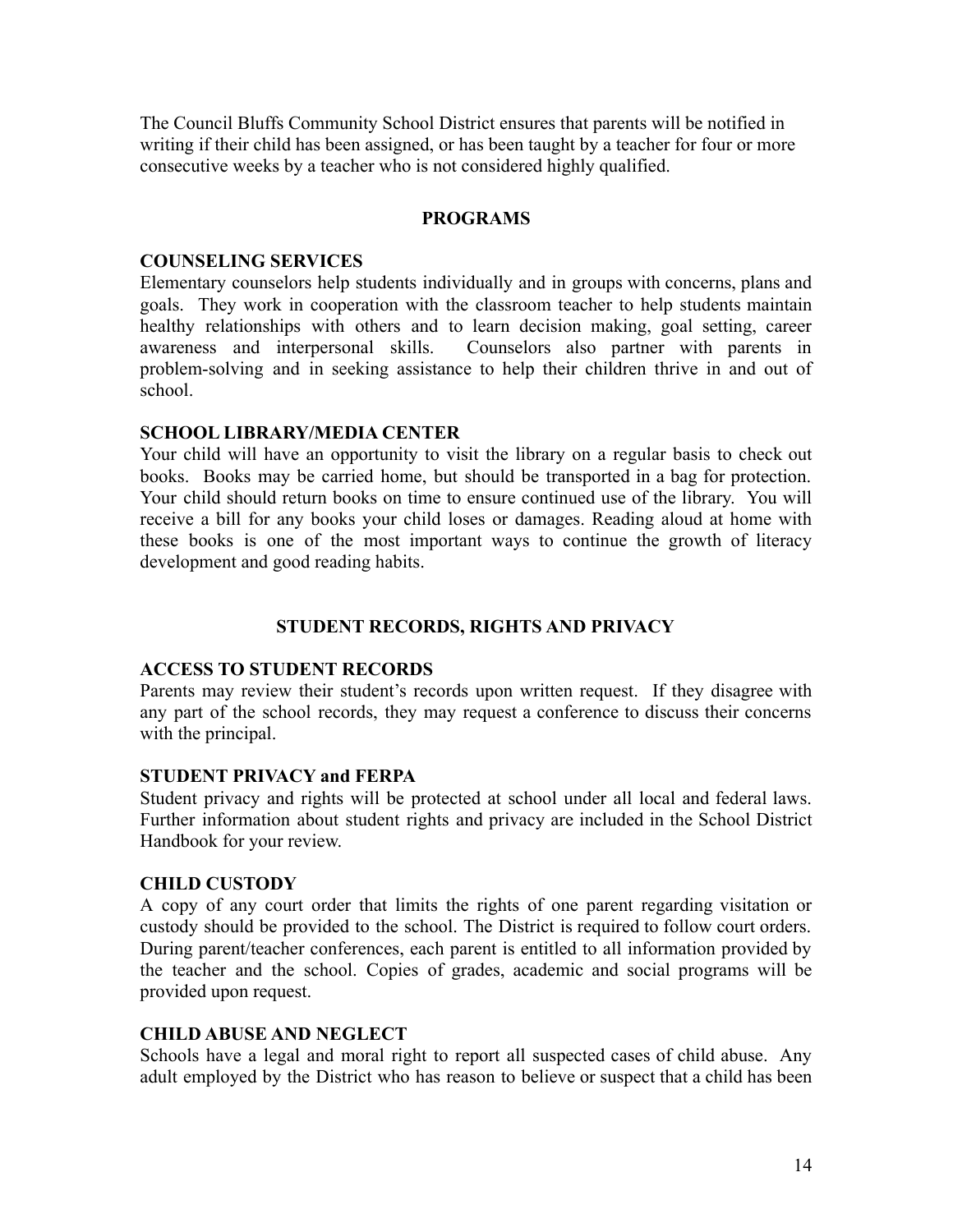abused is legally responsible to report such information to the Department of Social **Services** 

# **NON-DISCRIMINATION STATEMENT**

The Council Bluffs Community School District offers career and technical programs in the following areas of study:

- Agricultural Education
- Business Education
- Health Occupations Education
- Family and Consumer Sciences Education
- Industrial Education
- Marketing Education

It is the policy of the Council Bluffs Community School District not to discriminate on the basis of race, color, national origin, sex, disability, religion, creed, age (for employment), marital status (for programs), sexual orientation, gender identity and socioeconomic status (for programs) in its educational programs and its employment practices. There is a grievance procedure for processing complaints of discrimination. If you have questions or a grievance related to this policy please contact the District's Equity Coordinator Tim Hamilton, 712-328-6423, [thamilton2@cbcsd.org](mailto:thamilton2@cbcsd.org), 300 W. Broadway, Suite 1600, Council Bluffs, IA 51503.

Inquiries regarding compliance may be directed to the U.S. Department of Education Office of Civil Rights, Citigroup Center, 500 W. Madison Street, Suite 1475, Chicago, IL 60661-7204, Phone: 312-0730-1560; Facsimile: 312-730-1576; Email: OCR.Chicago@ed.gov.

# **HOMELESS CHILDREN AND YOUTH**

Homeless children have a right to an education. If you know of any homeless children please notify your principal or Student Services. A homeless child is defined as a child or youth between the ages of 5 and 21 who lacks a fixed, regular and adequate nighttime residence and includes a child or youth who is living on the street, in a car, tent, or abandoned building or some other form of shelter not designed as a permanent home; who is living in a community shelter facility; or who is living with non-nuclear family members or with friends, who may or may not have legal guardianship over the child or youth of school age. If you are homeless and feel you are being denied an education, contact your child's principal. The designated liaison for Homeless Children and Youth for the Council Bluffs Community School District is Tim Hamilton at 328-6423 or call Iowa Legal Aid at 328-3982.

# **TRANSFERS**

Students must live within the established attendance area or be approved for transfer to another school within the Council Bluffs Community School District. If you do not live in the area of the school you wish your child to attend, you must apply for an in-district transfer. Transfers may not be granted due to large class sizes in the receiving school.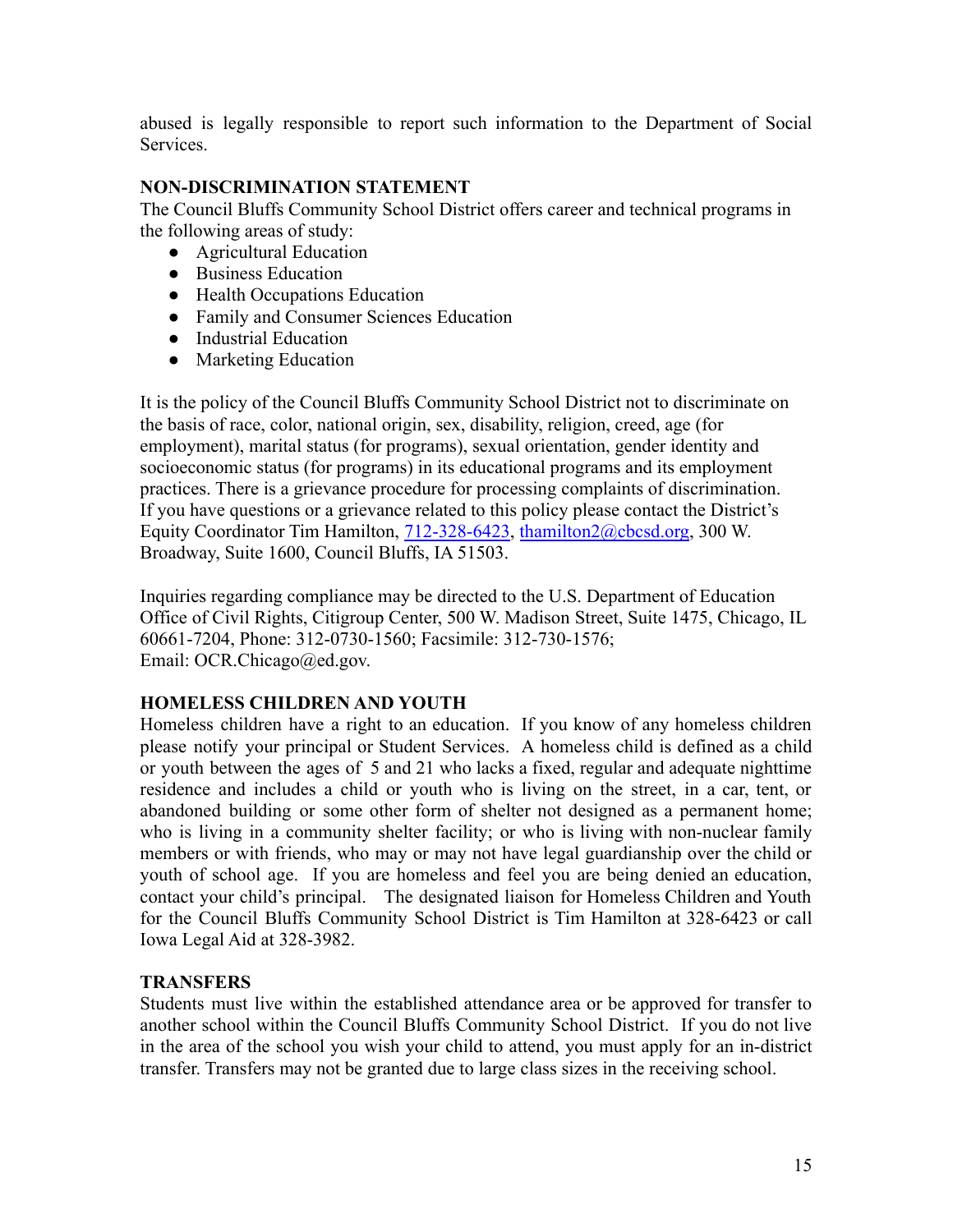Parent requests for in-district transfers are limited to one per year, per student. Transfers may only take place at the end of the trimester (November or March).

Students with excessive absences will not be allowed to transfer to another school unless approved by both the sending and receiving building as part of a planned attendance intervention or unless approved as part of a court-ordered mediation. Students who develop excessive, unexcused absences after a transfer may have the transfer revoked and be returned to their home attendance area school.

When a transfer is initiated by the parent, transportation is the parent's responsibility.

If you move outside of the Council Bluffs Community School District, you may request to remain in your current school. Please ask the school office for a form to request Open Enrollment into the Council Bluffs School District. If a change of address creates the need to attend a school in another school district, your student's records will be provided to the new school district upon request.

# **SCHOOL SAFETY**

# **SPEAK OUT CB**

Speak out CB is available 24 hours a day through voicemail, email, or text. The hotline may be used to anonymously report safety concerns such as bullying, harassment, suspected drug or alcohol use, vandalism, weapons, threats, potential suicides or anything related to the safety of our students, staff and facilities. Speak Out CB could also be used to report good news, accomplishments, suggestions or ideas. If you see something, say something. Call or Text 712-318-1721; Email [SpeakOutCB@cb-schools.org.](mailto:SpeakOutCB@cb-schools.org) SpeakOutCB is also included in the Council Bluffs Community School District's free mobile app.

#### **EMERGENCY DRILLS AND EMERGENCY RESPONSE**

The Standard Response Protocol is used in the Council Bluffs Schools. This protocol provides training and resources for staff and students to respond appropriately to emergency situations. These responses include a Hold to keep the hallways clear in the event of minor disruptions or medical emergencies, a Secure for potentially disruptive situations outside of the school, Lockdown for potentially disruptive situations inside the school, Evacuate for potentially dangerous situations inside the school, and Shelter for moving to a safer location within the building. Each school conducts Secure and Lockdown drills, fire evacuation, tornado shelter, and other emergency drills. At the beginning of each school year, teachers notify students of the procedures to follow in each of the potential situations. Emergency procedures and proper exit areas are posted in all rooms. All students are required to participate in drills for everyone's safety, and are expected to remain quiet and orderly during a drill or an emergency.

# **EMERGENCY COMMUNICATIONS**

We make it a priority to communicate with parents/guardians as soon as practical when there is a safety concern at the school. This will occur once measures have been taken to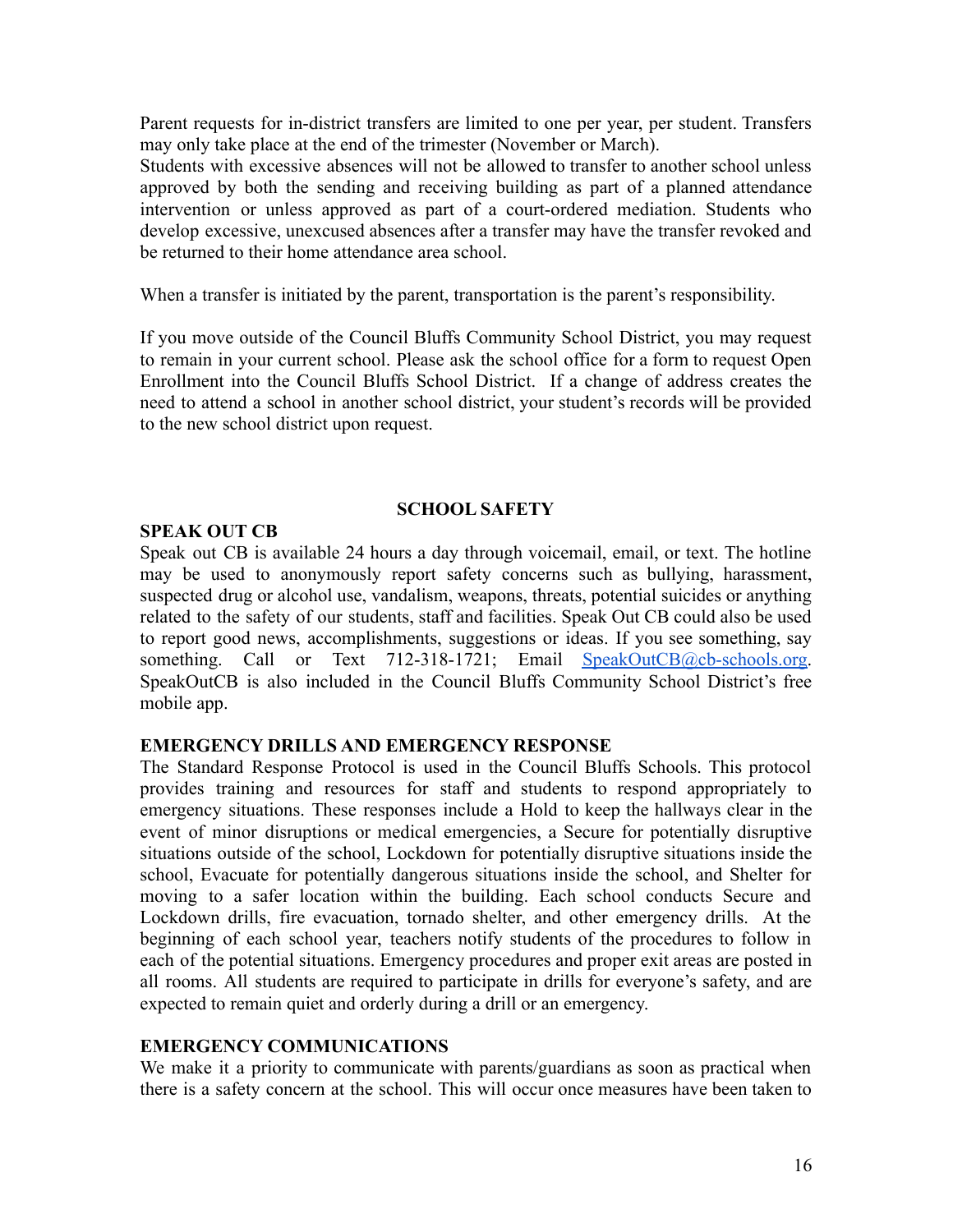respond to the emergency to help ensure the safety of students, staff and visitors, and when accurate information is confirmed. We realize that students often text or call parents when school implements a safety protocol. Please know that we do our best to communicate specifics with students in a timely manner. However, your child may not have all of the information and may unknowingly share incomplete or inaccurate information with you.

The School District's automated calling, texting and email system is the primary way we communicate during an emergency. Please make sure you update your phone number and email address if there are changes and ensure you do not block the school district's calls. Also, please make sure to listen to the message in full, and press the \* key if you want to re-play the message. In addition, you are encouraged to please download the free school district mobile app (Council Bluffs Comm Schools) so that you can receive emergency alerts on your phone or tablet. The social media sites of Facebook and Twitter may be used to update parents.

During a school emergency, we ask that parents not come to or call the school, or approve your child to leave school grounds. It is important to keep the streets and parking area near the school, and phone lines open for emergency responders and communication. We need to be able to effectively account for all students and staff following an incident.

# **SURVEILLANCE CAMERAS**

Surveillance cameras may be located on school buses and in various public spaces in school buildings and on school grounds. These cameras are present to assist school officials in providing a safe environment for all students, staff and visitors. Video records from these cameras, although otherwise confidential student records, may be reviewed in the presence of school officials by parents of students being disciplined as a result of misconduct recorded on tape and may be used as evidence in student hearings. Students and others should know that they have no expectation of privacy in those places where surveillance cameras are installed and that student discipline records become public records if a student in an appeal to the Board of Education requests a public hearing or files a lawsuit challenging the decision of the Board of Education.

#### **ACCESS TO BUILDING DURING THE SCHOOL DAY**

All doors to the building will be locked throughout the school day. All persons entering must use the main door buzzer to gain access and check in at the school office.

#### **FEES AND STUDENT LUNCHES**

# **FEES FOR MATERIALS**

Consumable textbook fees will be \$30.00 per year for each child in grades Kindergarten through fifth. The reduced fee is \$5.00 for those who submit paperwork to qualify for fee waivers. We request that if you send money with your child to school, please put it in an envelope with your child's name and teacher's name on the outside.